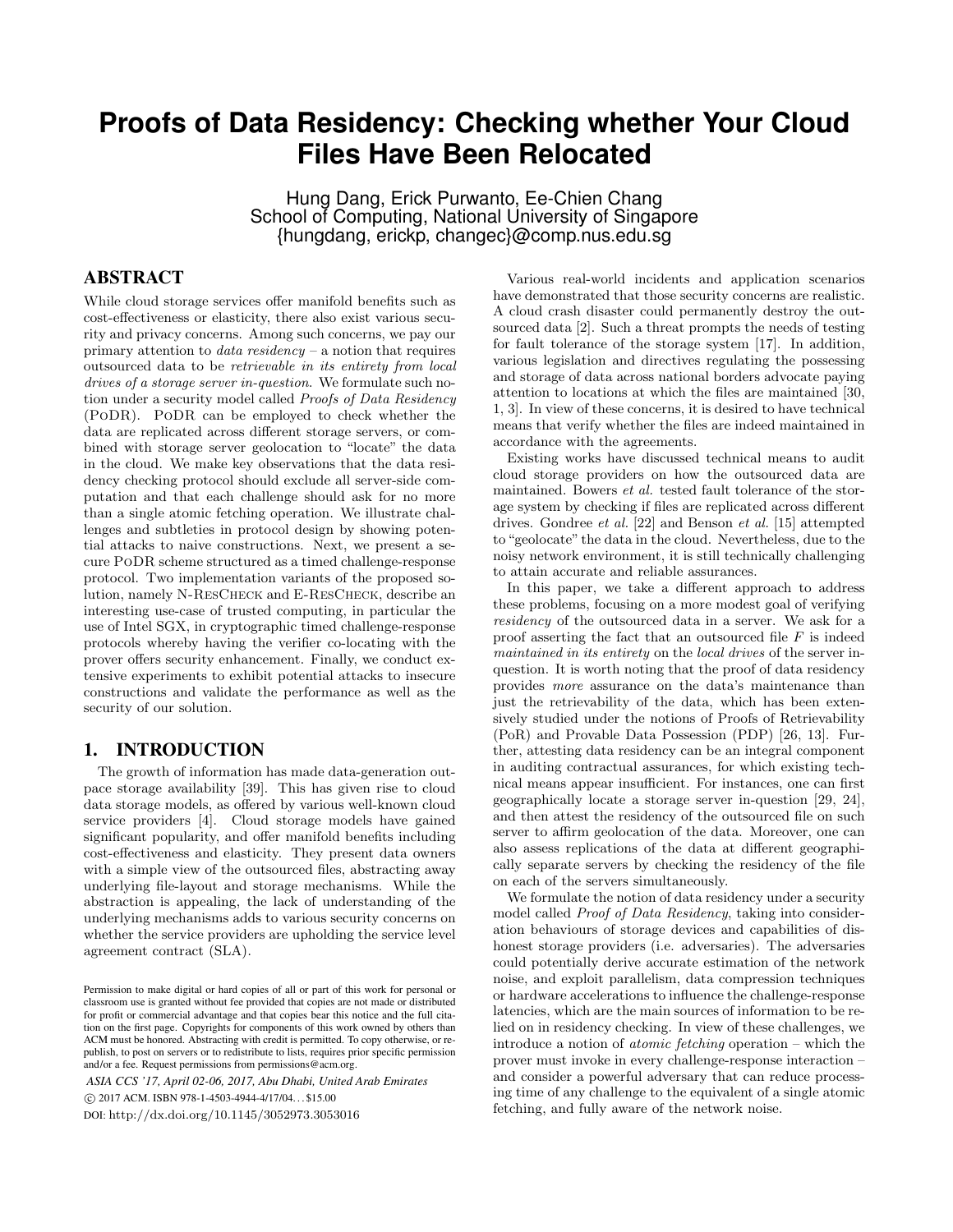We propose techniques to attest data residency. A data residency checking is structured as a timed challengeresponse protocol. Our solutions adopt an authenticatorbased PoR [28, 26] as an underlying cryptographic primitive to attest the file's retrievability, and assess the response latencies to establish the data residency. To this end, we discuss two implementation variants. The first variant, namely N-ResCheck, conducts the data residency checking over the network, while the second variant, dubbed E-ResCheck, necessitates the presence of a trusted unit on the server in-question. With recent initiatives on trusted computing primitives, especially Intel SGX technology being available on commodity systems [6], it is interesting to investigate the security of a timed challenge-response protocol wherein the verifier resides in the protected enclave on the prover's physical server.

Our study suggests two general guidelines in the design of an efficient and secure PoDR protocol. First, it is necessary to minimise the computation carried out by the prover. Preferably, during the verification process, the prover should only fetch and send data to the verifier. Previous works [22, 15] also advocated no server-side computation. Interestingly, their arguments are motivated by practical concerns on usability (since the cloud storage's API may not be extensive enough to support the required computation) and cost-savings. In contrast, our observations are motivated by the security requirements. This guideline explains our choice of the authenticator-based PoR scheme as the underlying cryptographic primitive. Secondly, it is crucial to lower the response latencies incurred by an honest prover. This suggests that each challenge should only ask for one data block and that the size of data blocks in use should be small (say 64 bytes). We empirically demonstrate that protocols which fail to adhere to these suggestions are likely susceptible to evasion. The requirement on small block size further entails the use of short authentication tags (say 16 bits) so as to keep the storage expansion factor reasonable. Readers may wonder if this will raise security concerns wherein short authentication tags are vulnerable to chosen-message attacks. We argue that these attacks are irrelevant in our application settings, for the adversary has only limited access to the verification oracle. Moreover, one can always reduce the probability of successful attacks by increasing the number of challenges (see Section 7.5). We elaborate on effects of block size and authentication tag length in Section 7.

Our empirical studies show that for insecure constructions, the adversary can evade detection. The experiment results on our proposed solution support the need of small block size (e.g., 64 bytes in all of our settings). Very low false acceptance rate and storage overhead can be achieved with authentication tags that are as small as 16 bits. The experiments also demonstrate significant security improvement obtained by incorporating trusted computing. In particular, for the same performance requirements of 24% storage expansion (among which 21% due to error-erasure code and another 3% due to authentication tags) and audit with 300 challenges, E-ResCheck achieves an order of magnitude lower false acceptance rate  $(3.9 \times 10^{-10} \text{ vs. } 6.7 \times 10^{-09})$ and several orders of magnitude lower false rejection rate  $(2.6\times10^{-22} \text{ vs. } 7.3\times10^{-08})$  in comparison to N-RESCHECK. This illustrates an interesting use-case of trusted computing where having the verifier of a cryptographic protocol colocating with the prover enhances security.

In summary, our paper makes the following contributions:

- We present the security definition of *Proofs of Data* Residency in a presence of a powerful adversary who is able to reduce the time taken for processing any challenge down to the equivalent of an atomic fetching operation and fully aware of the network noise.
- We discuss and empirically show potential attacks on insecure PoDR constructions.
- We propose a secure and efficient PoDR protocol and analyse its security. We describe two implementation variants of the proposed protocol: N-ResCheck and E-ResCheck, illustrating an interesting use-case of trusted computing, in particular the use of Intel SGX, in cryptographic timed challenge-response protocols.
- We conduct extensive experiments to evaluate our solution, and show that the proposed PoDR protocol obtains negligible false acceptance and false rejection rates with reasonable storage overhead and audit size.

The rest of this paper is organized as follows. We provide background on pertinent notions of PoR, geolocation and Intel SGX in Section 2 before stating our problem in Section 3. Next, we present our definition of Proofs of Data Residency in Section 4. We discuss potential attacks on insecure constructions in Section 5 and propose a secure protocol in Section 6. Experimental evaluation is presented in Section 7 while related works are surveyed in Section 8. Finally, we conclude our work in Section 9.

#### 2. PRELIMINARIES

In this section, we briefly provide background on the related notions of PoR and host geolocation, as well as summarize key characteristics of Intel SGX technology. We defer more detailed discussion of these notions to Appendix B.

Proof of retrievability [26] enables data owners to audit the storage server on the intactness of their outsourced files. Prior to outsourcing the data to the cloud, the data owner encodes her original data using a redundant encoding (such as the error-erasure Reed-Solomon code [33]), and authenticates all the blocks of the encoded data. In order to assert the retrievability of her data, the data owner engages the storage provider in a challenge-response protocol, checking for the authenticity of  $\lambda$  blocks, where  $\lambda$  is a security parameter. Due to the redundant encoding, the storage provider has to discard or tamper with a considerable portion of the blocks to cause data loss. Should such incident happen, it will be detected by the verifier's "spot-checking" with overwhelming probability.

The notion of data residency implicitly requires knowledge of the storage server's geographic location. Host geolocation techniques [29, 24, 18] enable the verifier to obtain such information. One approach is to match the intermediary nodes in the routing information of a packet against those of the backbone Internet providers (whose geolocation is known) to locate a target host (the destination of the packet in question) [18]. Other approaches rely on latencies in transmitting a packet between a pair of hosts to approximate geographical distance among them, or a combination of partial IP-to-location and BGP prefix information to derive the target host's location [29].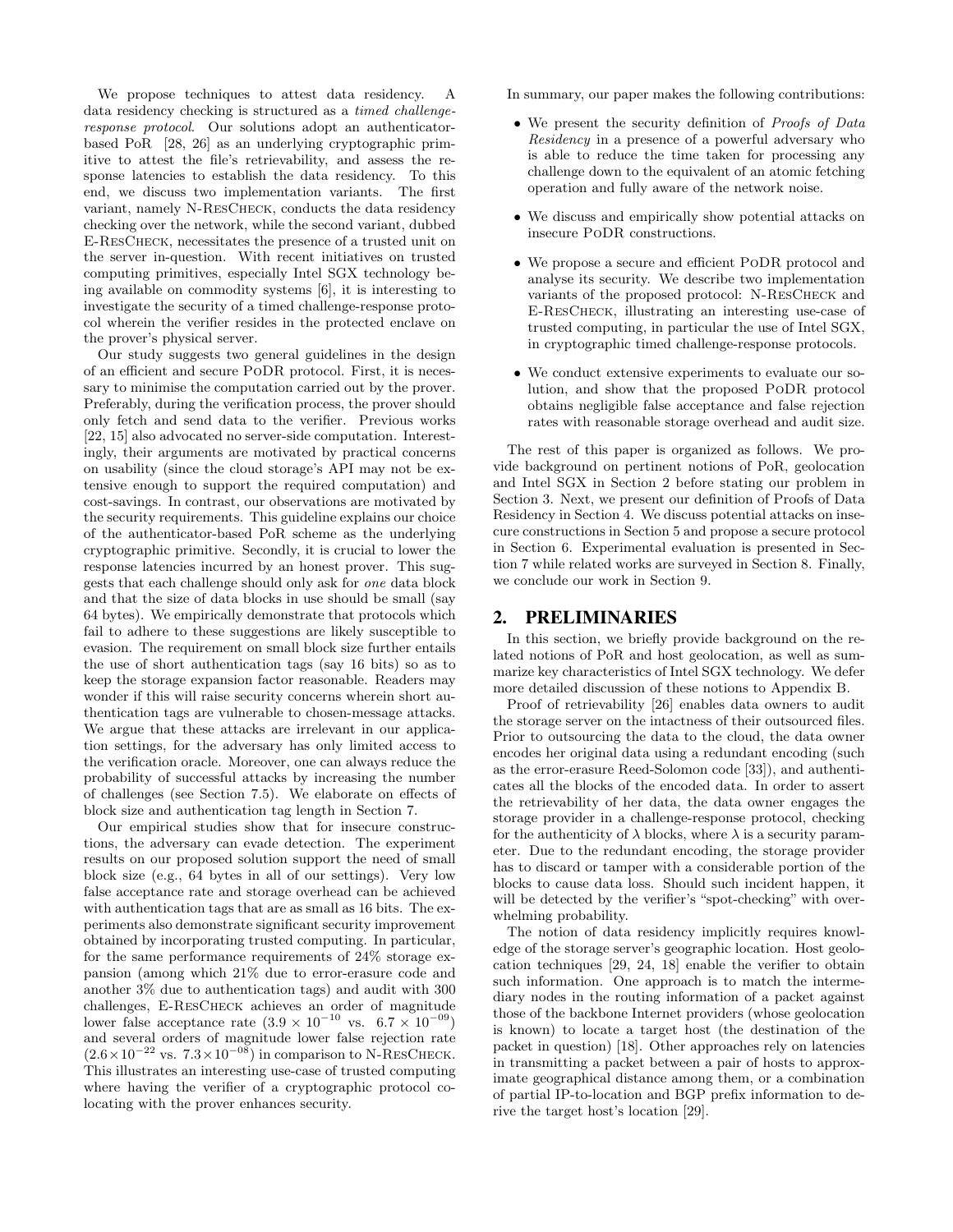Intel SGX [6] is a set of extensions that provision protected execution environments (aka trusted environments or enclaves). The trusted processor preserves the confidentiality and integrity of the code and data loaded into the enclave against the untrusted OS or any other processes/software by blocking any non-enclave code's attempt to read or write the enclave's memory.

# 3. THE PROBLEM

#### 3.1 Overview

We consider a model comprising of two entities. The data *owner* wishes to outsource a file  $F$  to a *storage server* and insists that her data are maintained locally at the storage server. A dishonest storage server has various economic incentives to violate the agreement and may move some of the data to other remote servers. Hence, the data owner would like to periodically verify that the file  $F$  can be retrieved in its entirety from data maintained on the server's local drives. We refer to such verification as a *data residency checking* protocol. In data residency checking, the data owner plays a role of a *verifier*  $V$ , while the storage server plays a role of a prover P. Hereafter, we shall refer to the data owner as verifier, and storage provider as prover.

A data residency checking is structured as a timed challenge-response protocol. It consists of several challengeresponse exchanges and for each response,  $\mathcal V$  also captures the response latency (i.e. round trip time between the challenge and response). At the end of the protocol,  $V$  relies on the validity of the responses, as well as their latencies, to decide on accepting or rejecting the verification.

The retrievability of  $F$  can be checked using techniques in PoR [26, 36], whereas the assurance of storage locality relies on the response latency. Nevertheless, simply adopting a secure PoR scheme together with latency assessment does not necessarily provide the assurance on data residency, since a dishonest server (i.e. adversary) could, through parallelism or over-clocking the processor, distort the latency measurements. Fortunately, the desired assurance is still possible, based on a premise that  $P$  has to invoke some atomic operations to prepare for each response, and such operations would take longer time when the data are stored remotely. The goal of our security model is to capture the above-mentioned factors.

#### 3.2 Timing measurements

The response latency of a challenge is the round-trip-time of the challenge and response (i.e., the elapsed time between the moment the challenge is sent and the moment when the corresponding response is received). The latency consists of the following three portions:

- Challenge-response transmission time, which is incurred by transmission of the challenge and response between  $V$  and  $\mathcal{P}$ . In the trusted computing setting where both  $V$  and  $P$  reside in the same physical system, such transmission time is short. In the setting where  $V$  and  $P$  are connected in a networked environment, the time is significantly larger and subject to higher level of noise.
- Fetching time, which is incurred when  $P$  fetches the required data from the storage. In cases where the prover fetches the data from another remote server,

the fetching time includes the transmission time between the prover and the remote server, and the time incurred by the remote server in loading the data from its storage device.

• Computation time, which is the total time taken by  $P$ in producing the response from the data fetched.

All these timings are probabilistic, and we call their distributions the environment profile  $\mathcal{E}$ .

#### 3.3 Threats Model: Adversary's capability

We consider an adversary that is a dishonest prover, having complete control over the storage, server and network within its premises. That is, the adversary is able to reduce the response latency in various fashions:

Computation time. The adversary could speedup the computation time, for example via over-clocking or parallelism. Since it is difficult to bound the speedup factor which the adversary can possibly achieve, we consider an adversarial model wherein the computation time is not included in the response latency for worst-case analysis. Note that this does not imply arbitrary computation speedup by the adversary, and we still require the prover  $P$  to be polynomial time.

Fetching time. When the data are stored on the prover's local drives, the fetching time is simply that of a read from the local storage hardware. On the other hand, if the data to be fetched is stored remotely, the fetching time comprises the time taken to execute a read on the remote storage device, and the time required to transmit the data from the remote storage to the prover. A dishonest prover could apply various techniques such as data compression or distributed file system to reduce the storage loading, or the network transmission time, which in-turn reduces the fetching time. To account for this flexibility, we consider the fetching of a single byte as atomic, and give the adversary the capability of reducing the time taken to fetch any amount of data to the equivalent of fetching a single byte.

Noise Measurement. Due to the noisy environment, all the timing measurements are probabilistic. Nevertheless, the adversary may be able to get a good estimate of the actual measurements. Such knowledge can help the adversary in increasing the chance of evasion. For example, let us consider an adversary who keeps half of the data blocks in local drives, and stores the rest of the data blocks in a remote storage. If a challenge asks for a block stored in a remote storage, he could either retrieve it from the remote storage or forge the response. The knowledge of the actual response latency incurred by fetching the block from remote storage and that by reading it from local drives would benefit the adversary. In particular, if the former is faster than the latter (perhaps due to network congestion), the adversary will retrieve the correct block from remote storage; otherwise, he may choose to forge the block to meet the timing measurement constraint. In our adversarial model, to acknowledge the adversary's ability to accurately estimate the timing measurements, we assume the adversary knows the actual measurements of all timings right in the beginning of the verification session.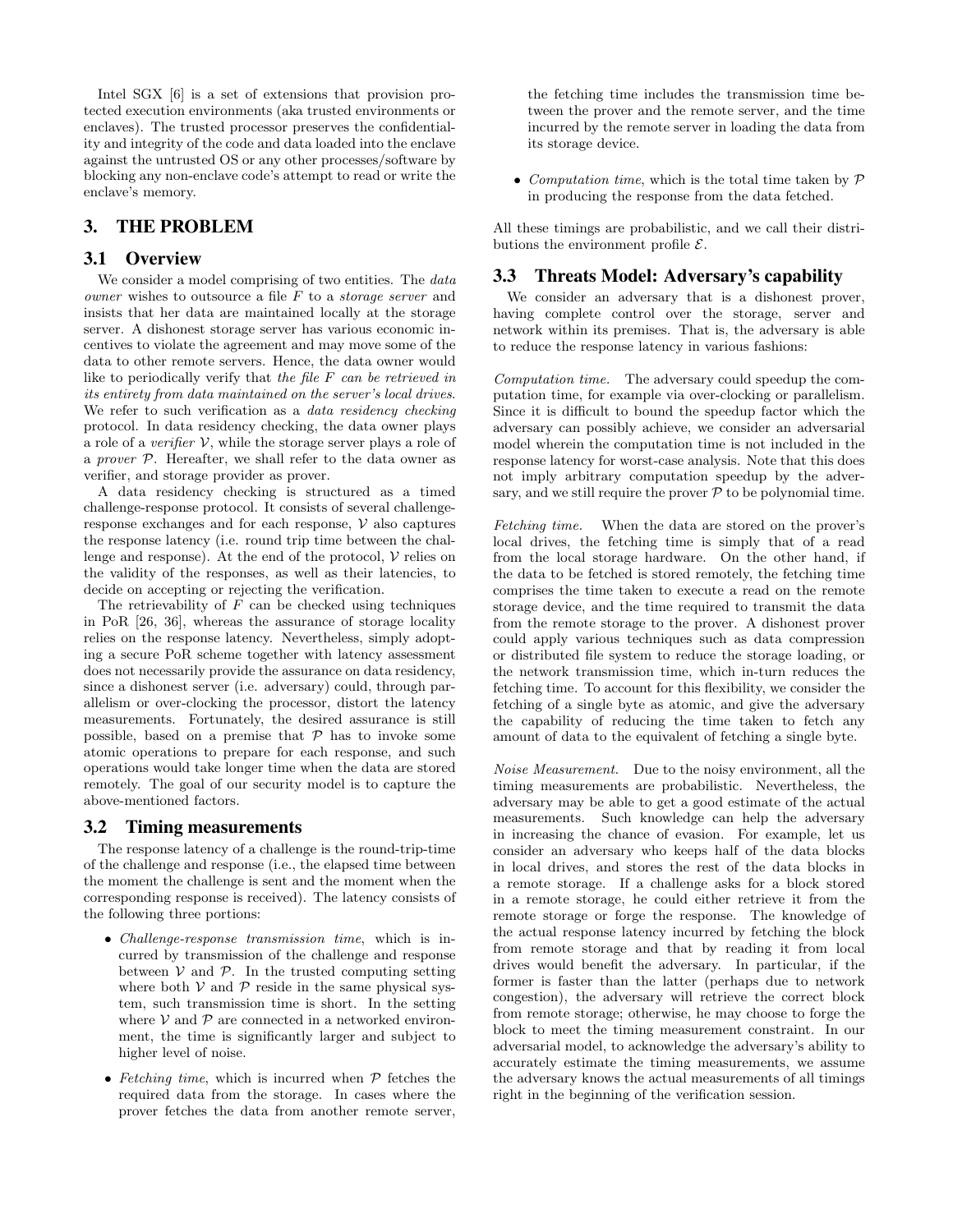### 3.4 Threats Model: Adversary's limitations

Limited access to verification oracle. The adversary attempting to forge the authentication tags could exploit the verifier as the verification oracle. We assume that the data owner could tolerate a few delayed or missing responses to, she would not accept invalid responses whose authentication tags do not checkout. While the adversary may argue that a response is not valid due to hardware failure, such event is highly unlikely, for most storage and networking system have error detection/recovery mechanisms in-place. Therefore, the adversary has few chances of providing invalid responses. In other words, it has limited access to a verification oracle.

As mentioned earlier, one of our key observations is the enhancement brought by small block size, which entails the use of short authentication tags (say 16 bits per tag) in order to keep the storage expansion factor reasonable. While short authentications are vulnerable to chosen-message attacks wherein the adversary has unlimited accesses to the verification oracle [36], such attacks are irrelevant in our application settings, for the adversary has only limited access to the verification oracle

Atomic operation. A key assumption in our work is that of an atomic operation, which would take longer time when the data are stored remotely compared to when they are stored on the storage server's local drives. This assumption in-turn is based on a premise that there are no technically feasible and/or economically feasible means for the dishonest servers to reduce the time. In cases where the above mentioned premise is not met, unfortunately, the assurance provided by our schemes will not hold. Examples of those cases include an adversary who claims to use rotational disks for local drives, but employs flash storage (e.g., SSD) in a remote server and connects to it via an out-of-band communication channel such that the overall throughput outpaces that of the local drives. Nevertheless, it is arguably reasonable to assume that such out-of-band channel is not available and that the service providers are economically rational (i.e., it would not afford arbitrarily large and expensive resources in evading the data residency checking) and will employ storage devices of the same class (e.g., enterprise hard drives) on both local and remote storage (if any).

## 4. PROOFS OF DATA RESIDENCY

#### 4.1 Setup and Audit Phases

A PoDR scheme is to be carried out in two phases, Setup and Audit:

- Setup: In the setup phase,  $\mathcal V$  as a data owner generates a secret key sk based on the security parameter  $\lambda$ . Next, V encodes the file F into  $\widetilde{F}$  using the secret key sk. Finally, V sends the encoded file  $\widetilde{F}$  to  $\mathcal{P}$ , discards both F and  $\widetilde{F}$ , only keeps the secret key sk and some metadata needed for conducting the audit.
- Audit: In the audit phase,  $\mathcal V$  conducts a data residency checking by challenging  $P$  to prove that the original file  $F$  can be reconstructed from data maintained in its local drives. This phase comprises two stages, challenge-response and verification.

– Challenge-response: The verifier first obtains an environment profile  $\mathcal E$  based on which she could assess the response latencies.

The verifier  $V$  sends  $v$  challenges to the prover, and  $P$  replies with the corresponding responses. The challenges are sent one-by-one. Upon receipt of a response or a special symbol ⊥, the verifier  $V$  proceeds by carrying out the following:

- 1. Generate and send the next challenge to  $P$ .  $V$  can choose not to send any challenge.
- 2. Generate and send to itself the special symbol  $\perp$  which will arrive at a time specified by  $\mathcal V$ . V can choose not to send the symbol  $\perp^1$ .
- Let  $\langle q_1, \ldots, q_v \rangle$  be the v challenges sent,  $\langle f_1, \ldots, f_v \rangle$  the corresponding responses, and  $\langle t_1, \ldots, t_v \rangle$  their latency. We call v the audit size.
- Verification. Based on the challenges, the corresponding responses and latencies  $\langle t_1, \ldots, t_v \rangle$ , together with the environment profile  $\mathcal{E},\,\mathcal{V}$  decides whether to accept  $P$  as passing the audit.

Overall, the algorithms in a PoDR scheme consist of: (1) the key generation and file encoding algorithms used during the setup, together with (2) the challenge generation algorithms, and (3) the verification algorithm used in the audit. Implicitly, the scheme also requires an algorithm for the prover to generate the responses.

#### 4.2 Security and Adversarial Model

We now formalise the capabilities and constraints of the adversary. First, let us define by  $T^{\text{net}}$ ,  $T^{\text{loc}}$  and  $T^{\text{rmt}}$ three positive random variables, each follows a predefined distribution. The random variable  $T^{\text{net}}$  corresponds to the challenge-response transmission time,  $T^{\rm loc}$  corresponds to fetching time of an honest prover in producing the response, and  $T<sup>rm</sup>$  corresponds to the fetching time when the data are loaded from the remote storage. The environment profile  $\mathcal E$  is a description of the distributions of  $T^{\text{net}}$ ,  $T^{\text{loc}}$ and  $T<sup>rm</sup>$ . The prover also has access to, but cannot influence, the environment profile  $\mathcal{E}$ .

Storage preparation during setup. During the setup phase, the prover applies a transformation on the received encoded file  $\widetilde{F}$ , obtaining  $\langle D, \widetilde{D} \rangle$ . The portion D is to be kept in the local drives, whereas  $\tilde{D}$  is to be kept in the remote storage  $(\tilde{D}$  could be empty). The prover initialises a cache C of finite size.

Response generation during audit. For each challenge  $q_i$ , the prover can choose to compute the response from one of the three probabilistic algorithms  $R, \tilde{R}$  or  $\hat{R}$ . All of these algorithms have access to the cache  $C$ , but differ in their access to D and  $\ddot{D}$ : R only reads from the local drives,  $\ddot{R}$ reads from both local and remote storages, and  $\hat{R}$  does not read from any storage.

<sup>1</sup>Recall the next challenge can only be sent upon receipt of the response of the previous one or the special symbol  $\perp$ , this allows  $V$  to send the next challenge without waiting for the response.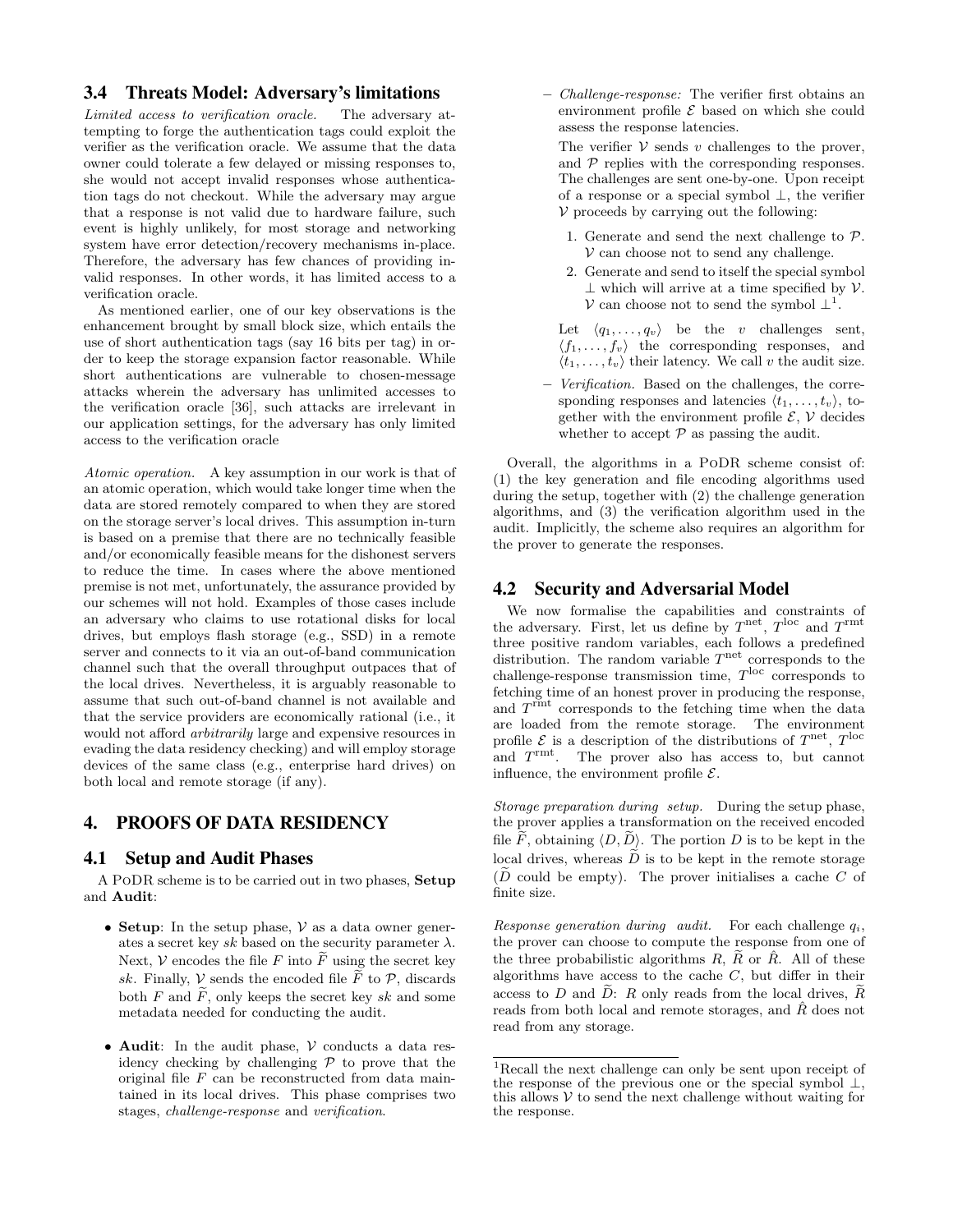Given a challenge  $q_i$ , the prover independently draws three samples  $(t_i^{\text{net}}, t_i^{\text{loc}}, t_i^{\text{rmt}})$  from the distributions  $T^{\text{net}}, T^{\text{loc}},$  $T^{\text{rmt}}$  respectively to obtain actual values of these three timings. Next, the prover decides to take one of the following actions:

1. Send  $R(q_i, D, C)$  as response and set

$$
t_i = t_i^{\text{net}} + t_i^{\text{loc}} + \delta_i;
$$

2. Send  $\widetilde{R}(q_i,\langle D,\widetilde{D}\rangle, C)$  as response and set

$$
t_i = t_i^{\text{net}} + t_i^{\text{rmt}} + \widetilde{\delta}_i;
$$

3. Send  $\hat{R}(q_i, C)$  as response and set

$$
t_i = t_i^{\text{net}} + \hat{\delta}_i.
$$

where  $\delta_i$ ,  $\tilde{\delta}_i$  and  $\hat{\delta}_i$  are positive values chosen by the prover. By the above definition, the prover can foresee all the timing measurements and can influence the value of  $t_i$  by adding delays and choosing which algorithm it would use in preparing the response. Nevertheless, it cannot speed-up the timings further than what dictated by  $\mathcal{E}$ . The cache C is updated after every the response.

Remarks. The above formulation implies a strong adversary that (1) has the knowledge of the actual time taken to read and transmit the data; (2) is able to produce the response as fast as an atomic loading operation<sup>2</sup>; and  $(3)$ is able to arbitrarily delay the response. As discussed in the threat model, it is necessary to consider such strong adversary since the adversary would have full control of both the local and remote servers.

#### 4.3 Security definitions

Given the profile  $\mathcal{E}$ , we say that a PoDR scheme is  $(\mathcal{E},$  $\psi$ )-secure if, for any prover who passes the audit with probability at least  $\psi$ , there is a polynomial time algorithm to reconstruct the original file  $F$  from  $D - a$  portion of data that the prover stores locally (except with negligible probability of failure). The randomness is taken over the random decisions made by the probabilistic algorithms, and the sampling of the timings.

For a PoDR scheme and a profile  $\mathcal{E}$ , we call the smallest upper bound on  $\psi'$  such that the scheme is  $(\mathcal{E}, \psi')$ -secure the false acceptance rate (denoted by  $\psi$ ). We call the probability that the honest prover, who keeps entire  $\widetilde{F}$  in its local drives, fails the audit the *false rejection rate* (denoted by  $\gamma$ ).

## 5. POTENTIAL ATTACKS

In this section, we consider two data residency checking protocols that incorporate latency measurements with wellknown PoR schemes [36, 26] in a straightforward manner, and briefly discuss how a dishonest prover who has relocated significant portion of the data to remote storages, to an extent that the original file cannot be reconstructed from its local drives, can evade detection. We report detailed attacks in Appendix C.

#### 5.1 SW-PoR based data residency checking

The first protocol is constructed on top of the PoR scheme by Shacham and Waters (SW-PoR) [36]. The audit asks for  $v$  data blocks and their associated homomorphic authentication tags. The prover passes the audit if the response is valid (with respect to the SW-PoR scheme) and the response latency is within an expected threshold.

The protocol's logic is based on a premise that should the dishonest prover have located significant portion of the data to remote storages, the extra time taken to retrieve the requested data would make the overall latency exceed the expected threshold. Nevertheless, such a premise fails to consider a possibility that the dishonest prover can still evade the expected threshold by speeding up the time taken to compute the response (i.e., aggregating the requested data blocks). In particular, it can over-clock its processor or have the remote servers concurrently compute the intermediate values and then aggregate the intermediate values into the final response. We conduct experimental studies to illustrate feasibility of these attacks, and report the results in Appendix C.1.

#### 5.2 JK-PoR based residency checking

One possible mitigation for the previous attack is to eliminate computation time from the response latency, adopting the authenticator-based PoR [26, 28]. In this scheme, the data owner encodes her file using a redundant encoding and authenticate all the blocks of the encoded data. During the residency checking, the verifier issues a single request that asks for  $v$  randomly chosen data blocks ( $v$  is a security parameter) and measures the latency incurred by the storage provider in delivering all those requested blocks.

Although the computation time is eliminated from the response latency, an adversary can still reduce the latency by distributing the fetching of the requested blocks. With sufficient number of remote storage servers, the reduction of fetching time can offset the additional latency incurred by accessing the remote storage. We empirically study the effectiveness of such evasion strategy and report the results in Appendix C.2.

#### 6. PROPOSED CONSTRUCTION

In this section, we present our construction for PoDR. Our construction is built on top of the authenticator-based PoR by Juels et al. [26]. We first give an overview of the setup and audit phases. Next, we propose two implementation variants for the residency checking, a network-based implementation N-ResCheck, and a trusted computing-based implementation E-ResCheck. E-ResCheck illustrates an interesting use-case of trusted computing, wherein having the verifier of a cryptographic protocol co-locating with the prover enhances the security. Finally, we analyse the security of our construction.

#### 6.1 Setup

The original file  $F$  is divided into  $n$  blocks where the size of each block is a parameter to be determined. The data owner applies standard error-erasure code (such as the Reed-Solomon code [33]) on F, generating  $\widetilde{F}$ . The encoded file  $\widetilde{F}$ consists of  $m = (1+c) \times n$  encoded data blocks  $(c > 0)$  such that knowledge of any  $n$  blocks is sufficient to reconstruct F. We refer to the ratio  $n/m$  as code rate.  $\widetilde{F}$  is identi-

<sup>2</sup>We stress that the prover's algorithms are still polynomial time.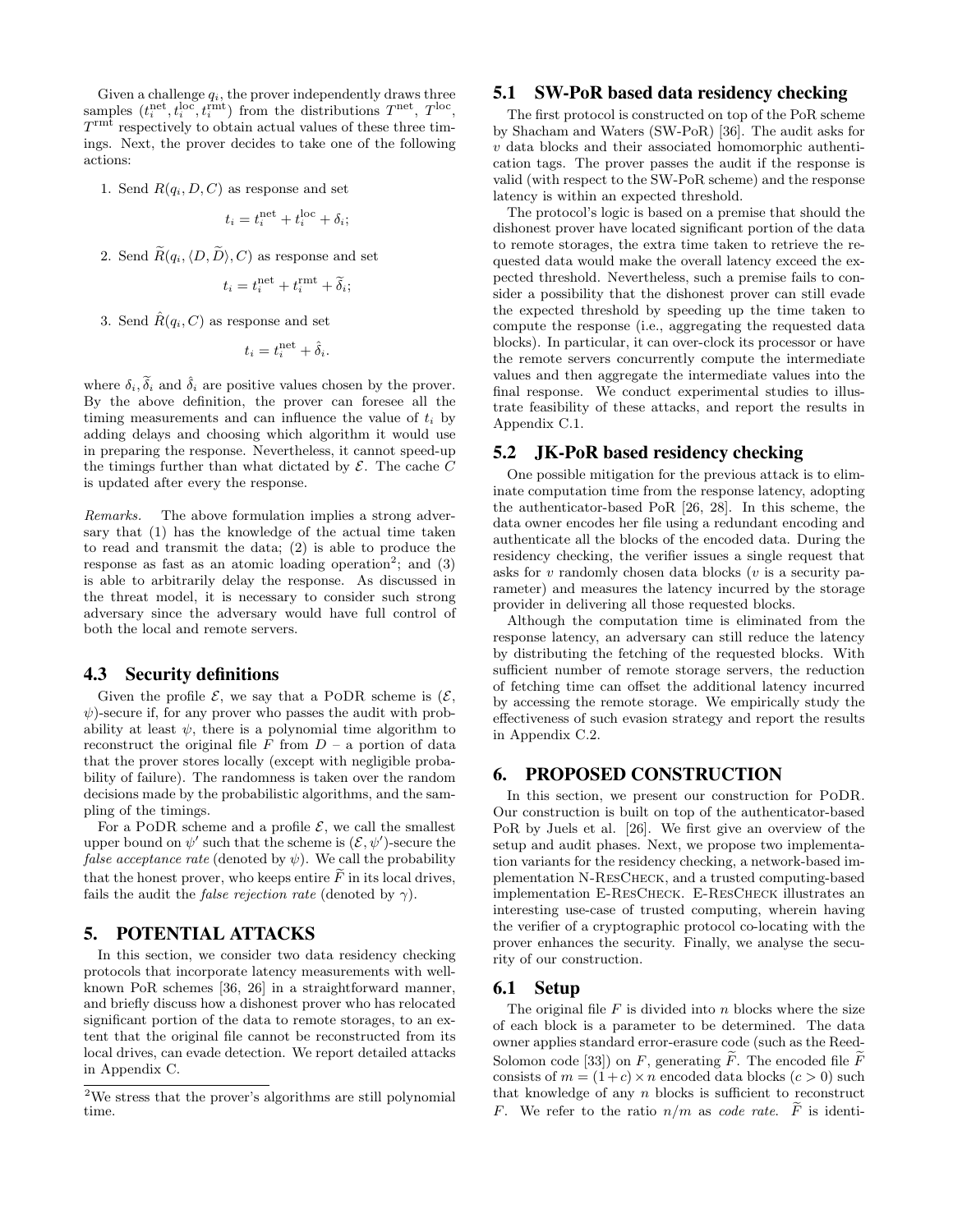fied by an unique file handle  $\widetilde{F}_{ID}$  and each block in  $\widetilde{F}$  is indexed by a particular integer  $i \in [1..m]$ . The data owner appends to every encoded data block  $\tilde{f}_i$  in  $\tilde{F}$  a b-bit MAC of its content, file handle and index under her secret key  $sk$ , obtaining  $f_i \leftarrow \tilde{f}_i || HMAC(sk, \tilde{f}_i || \tilde{F}_{ID} || i)$ , where  $HMAC()$ is a keyed-hash function that returns  $b$ -bit output and  $||$ means concatenation. After entrusting the data to the storage provider, the data owner can delete all local copies, keeping only the secret key  $sk$  and some metadata for verification and reconstructing  $F$  from the outsourced blocks.

Algorithm 1 Residency Checking

1: procedure RESIDENCYCHECKING $(v, d, l)$ 2:  $Q \leftarrow \text{INITIATEQUERY}(v)$ 3:  $late \leftarrow 0;~forged \leftarrow false;$ 4: for each  $q_i \in Q$  do 5:  $t_i, f_i \leftarrow \text{ReQUEST}(q_i);$ 6: if IsVaLID $(sk, q_i, f_i)$  then 7: if  $t_i > d$  then 8:  $late \leftarrow late + 1;$ 9: end if 10: else 11:  $forged \leftarrow true;$ 12: end if 13: end for 14: if  $forged$  or  $(late > l)$  then 15: Reject; 16: else 17: Accept; 18: end if 19: end procedure

#### 6.2 Audit

To begin the residency checking,  $V$  first obtains an environment profile  $\mathcal E$  (i.e. description of the distributions of  $T^{\text{net}}$ ,  $T^{\text{loc}}$  and  $T^{\text{rmt}}$ ) and decides on three parameters:

- $\bullet$  v: The audit size, which is the number of blocks that she would like to challenge P.
- d: The latency threshold, which is an expected latency that a valid response should meet.
- $\bullet$  l: The late delivery threshold, which is the number of late responses (whose latency exceeds d) that  $V$  is willing to tolerate.

We investigate how these parameters are to be chosen in Section 7.

Next,  $V$  executes the residency checking procedure detailed in Algorithm 1. The algorithm utilises three functions. INITIATEQUERY(v) chooses v block indices at random<sup>3</sup>, each is a challenge asking the prover for the corresponding data block. The challenges are to be sent one-by-one. The function REQUEST $(q_i)$  is an interaction between V and P whereby V issues the challenge  $q_i$  ( $q_i \leftarrow \widetilde{F}_{ID}||i$ ), receives  $f_i$ from  $P$ , and at the same time measures the response latency  $t_i$ . V extracts  $\tilde{f}_i$  from  $f_i$  and computes  $HMAC(sk, f_i||q_i)$ , obtaining a b-bit MAC of  $\tilde{f}_i||q_i$  under sk. V then compares it against  $f_i$ 's authentication tag (i.e., IsVALID $(sk, q_i, f_i)$ ), rejecting the audit if they are inconsistent<sup>4</sup>. On the other hand, if all of the responses are valid, the verifier will rely on the number of late responses (w.r.t the latency threshold d) to call the decision. If such number exceeds the late delivery threshold  $l, V$  rejects the audit.

The parameters are chosen to meet the security and performance requirements, in particular the false acceptance rate  $(\psi)$ , false rejection rate  $(\gamma)$  and total file expansion factor  $(h)$ . The three parameters b, c and s are to be decided during the setup phase. The audit size  $v$  and the two thresholds  $d, l$  can be determined during the audit phase, or predetermined so that they are the same for all audit sessions. The parameter setting also depends on the environment profile  $\mathcal E$ . In practice,  $\mathcal V$  can obtain information on  $\mathcal E$  using various mechanisms, depends on the implementation details. We shall discuss two variants in the following.

#### **6.3** N-RESCHECK Implementation

The first implementation variant, N-ResCheck, assumes that the verifier  $V$  and the prover  $P$  communicate over the network. In this variant, the environment profile  $\mathcal E$  contains information on network status. This information can be obtained using various tools and techniques [10, 25]. The latency observed by  $V$  accounts for the data fetching time and challenge-response transmission time.

Guaranteeing the delivery of challenges and responses is necessary, for  $P$  has to respond to every challenge. Our implementation employs the reliable TCP [32] for transmission of challenges and responses, despite its higher latency variance compared to other protocols such as UDP [31], which suffers from packet loss. Although it is possible to design a residency checking protocol which supports packet loss of known rate, such variant would introduce difficulties in differentiating dishonest prover who relocates the data from the one who discards some of the blocks.

The communication cost of N-ResCheck is reasonable. For a residency checking of size v on  $\tilde{F}$  which consists of m s-byte blocks, the overall communication cost is  $(8s + \log m) \times v$  bits. As we shall show later in Section 7, an optimal choice of block size is 64 bytes and that of challenge size  $v$  ranges from 250 to 400. With these parameters, the overall communication cost for verifying the residency of a 1GB file is only a few KBs.

Limitations. The assumption that N-RESCHECK makes on the ability of  $V$  to obtain information regarding the network status at audit time may not always be feasible. In addition, the measured latency inevitably includes the transmission time of the challenges and responses, adding noise to the measurement and thus having a certain impact on the security of the residency checking. To mitigate these limitations,

<sup>3</sup>This is not inconsistent with the description of the Audit phase in Section 4. Since the block indices are chosen at random and independent of one another, choosing them all at once or at different times would not affect the randomness. In addition, note that there is no sending and receiving of the special symbol  $\perp$ , in this residency checking procedure, the next challenge can only be sent after response for the previous challenge is received.

<sup>&</sup>lt;sup>4</sup>Should the authentication tag be computed solely from  $f_i$ ,  $P$  will be able to rightfully replace one block with another that has the same tag and destroy the former. Since the authentication tag in our protocol also covers the block ID, which is chosen at random during the audit, such incident will be detected with high probability.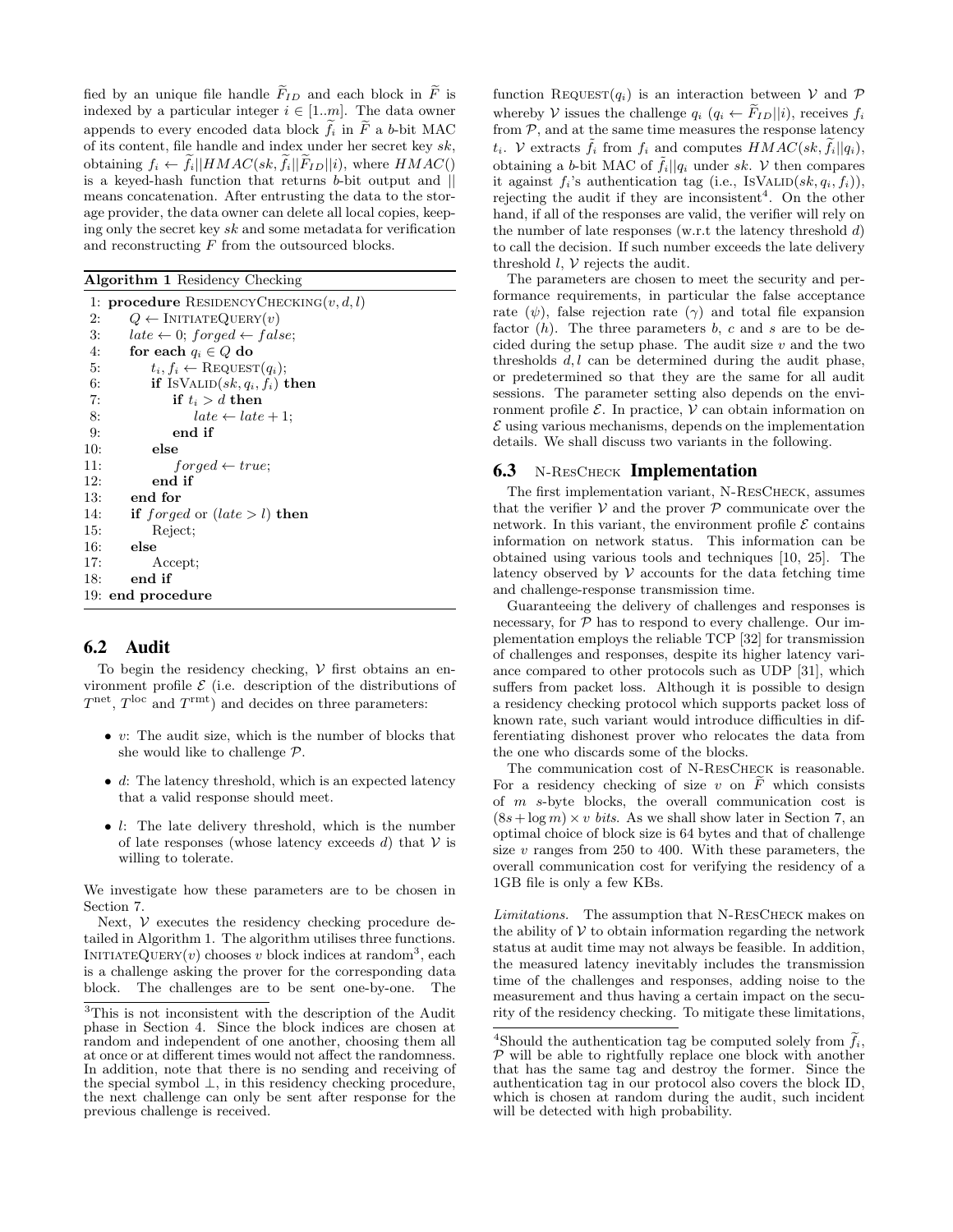we discuss in the next section another implementation variant that relies on a trusted unit co-locating with the drives on the storage server. Such trusted unit can be provisioned by various implementation mechanisms, for example by utilizing the recently released Intel SGX processors [9].

#### **6.4** E-RESCHECK Implementation

The second implementation  $-$  E-RESCHECK  $-$  entrusts a trusted unit on the prover's storage server (i.e. the trusted unit and the drives are both installed on the same server) to carry out the residency checking. Such unit is responsible for provisioning a protected execution environment (aka enclave), which we shall refer to as *Verifying Enclave* (VE).  $P$  can neither tamper with VE operations, nor change the code and data loaded to it without being detected by  $V$ . However, it can supply inputs for VE.

In E-RESCHECK, the environment profile  $\mathcal E$  contains information on housekeeping operations at the OS level on  $\mathcal{P}'$ s server, which arguably can be accurately estimated. VE, representing the verifier, conducts a residency checking as specified in Algorithm 1. Unlike the previous variant, the latency measured by VE accounts only for the fetching time of the prover, excluding altogether the network time required for transmission. Without the potentially noisy factor, E-ResCheck offers more reliable measurements, and thus is more secure.

While we treat the trusted unit as an abstraction so that it can be realised by various mechanisms, our implementation provisions VE using Intel Skylake processors with SGX Enabled BIOS support [9]. Unlike special trusted unit hardware such as IBM secure processor [5], these SGX-enabled processors are now widely available in commodity systems. The code running inside  $VE$  – the verification code – can be written by  $V$ , or by any other party and vetted by  $V$  to ensure its correctness. Further, remote attestation mechanism [12] allows  $V$  to check if the correct code is loaded into VE. This mechanism also allows the verifier and VE to establish shared secrets, which enables secure channel for their communication (e.g. for  $V$  to send the secret key to VE or for VE to send the residency checking result to  $V$ ).

The Intel SGX specifications are well aligned with our protocol and threat model. In specific, enclaves cannot directly access OS-provided services (which are not trusted in the thread models of SGX). They need to make OCall to an interface routine to ask the untrusted application to handle those services. In our context, the fetching of the requested block is performed by the prover, who is also untrusted. The VE issues a query for a requested block by making an OCall to the prover's untrusted application, which then retrieves the block and makes an ECall to pass it as input parameter to VE. Since this ECall is invoked by the untrusted party, the verification code needs to be written with care so that no attack window is exposed. We refer readers to Intel SGX programming reference for further details on coding guideline for programming enclave code [7].

While getting a trusted source for absolute time in SGX is challenging, it is possible to measure relative time with respect to a reference point [40]. We note that absolute time is not necessary in our setting, for the response latency measured by VE is an elapsed duration between an OCall and the corresponding ECall passing the requested block into VE, to which relative time with respect to the same stable reference point is sufficient.

Effect of block size on security. We highlight the effect of the block size on the overall security. Rotational drives, in general, are partitioned into sectors of  $512$  bytes<sup>5</sup>. These sectors are physically aligned on the hardware device. When a data block is written to disk, it may span across multiple sectors, which are not necessarily physically contiguous. Reading such data block may require multiple seeks, depending upon the (relative) position of the sectors on the disk. This results in substantial variance in atomic fetching time. On the other hand, if the data block fits entirely in one physical sector, only a single seek is required and thus the atomic fetching time is less varied. To eliminate noise in timing measurements, it is desired to have blocks of small size so that each data block fits in a physical disk sector with high probability. We exhibit the implication of the block size on security in greater details in Section 7. Previous works [15, 22, 17] did not take into consideration mechanisms and behaviours of storage hardware with respect to the block size, resulting in an oversight of the strong effect that the block size has on security.

#### 6.5 Security Analysis

The level of false acceptance/rejection rate of the proposed protocol depends on various parameters, including the environment profile  $\mathcal{E}$ , the audit size v (number of challenges), the bit length of the MACs b, the expansion rate of the error-erasure code c, and the two thresholds d and l. Also recall that during the setup phase, the original file F of n blocks is encoded into  $\tilde{F}$  of  $m = (1+c)n$  blocks such that knowledge of any  $n$  encoded blocks is sufficient to reconstruct F.

False acceptance rate. Let us consider an adversary  $A$  who keeps  $n-1$  blocks of  $\widetilde{F}$  on its local drives and the remaining blocks in the remote storage. We denote the first portion by D, and the other by  $\tilde{D}$ . Clearly, the original file F cannot be reconstructed from D. We want to determine the acceptance rate of this adversary, which in turn gives a bound on the false acceptance rate.

Consider a challenge  $q_i$  asking for a block  $f_i$ , we say that it is a hit if one of the following two conditions holds:

- 1.  $f_i$  is in  $\widetilde{D}$  and the latency  $t_i^{\text{net}} + t_i^{\text{rmt}} > d$ ;
- 2.  $f_i$  is in D and the latency  $t_i^{\text{net}} + t_i^{\text{loc}} > d$ ,

where  $t_i^{\text{net}}$  is the transmission time of the  $q_i$  and  $f_i$ ,  $t_i^{\text{loc}}$  is the fetching time of  $f_i$  if it is stored locally, and  $t_i^{\text{rmt}}$  is its fetching time if stored remotely.

For a challenge that is a hit, the adversary has two choices. If the adversary chooses to load the response from the storage, then the response will certainly arrive late and contribute one count towards the number of late responses permitted by the late delivery threshold l. On the other hand, if the adversary chooses to forge the response, then the probability that the response is valid is  $2^{-b} + \mu(\lambda)$  where  $\mu(\lambda)$  is some negligible function on the security parameter  $\lambda$ . Note

<sup>5</sup>Although hard drives with Advanced Format (AF) are divided into sectors exceeding 512 bytes, we shall rely on the 512-byte sector format. The security of our model is not affected when the storage devices use the advanced format. However, if the protocols is designed with AF sector size, the security becomes malleable on system equipped with legacy 512-byte sector-based HDDs.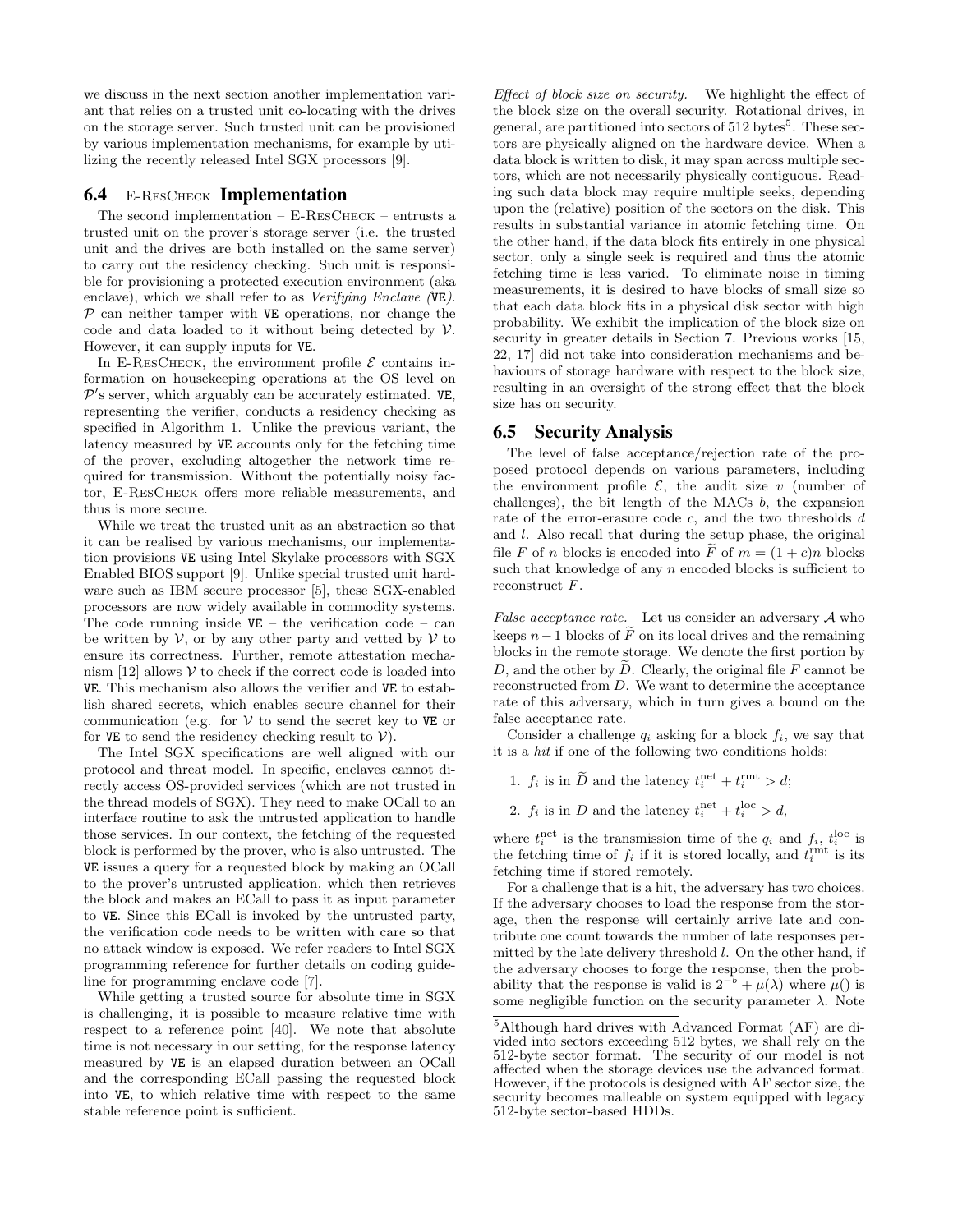that it is possible that the transmission time  $t_i^{\text{net}}$  already exceeds the threshold d, and thus the response will definitely be late even if the adversary chooses to forge the response.

Let  $Hit$  be the number of hits among the  $v$  random challenges. Given the set of hits,  $A$  chooses  $l$  challenges to which it will respond by reading data from the storage. These l challenges are chosen with priority given to those whose transmission time already exceeds d. For the remaining  $Hit - l$  challenges, A forges the responses. Such A is optimal in the sense that all other choices lead to a lower or equal probability of acceptance.

The probability that a challenge is hit can be derived from the environment profile  $\mathcal{E}$ , the latency threshold  $d$  and the expansion rate c. Clearly Hit follows binomial distribution. Furthermore, the probability that all  $x$  forged responses are valid is  $2^{-bx} + \mu(\lambda)$ . Hence, the probability that A being accepted is at most

$$
Pr(Hit \le l) + \sum_{x=1}^{v-l} Pr(Hit = x + l) \cdot (2^{-bx} + \mu(\lambda))
$$

The above is not an equality because we omit the cases wherein more than  $l$  challenges have transmission time exceeding d. Although the derivation is based on a specific adversary  $A$ , it serves as an upper bound of the false acceptance rate. There is no loss of generality, for the fact that the original file  $F$  cannot be constructed from  $D$  implies there must be less than  $n-1$  blocks in D.

Recall that the challenges are randomly generated, it follows that the number of challenge collisions (i.e. those that ask for the same block) would be very small, thus the cache C (see Section 4.2) kept by  $P$  only has minor effects on the false acceptance rate. Hence, in this security analysis, we can safely ignore the effect of the cache and consider the setting where the cache size is zero.

*False rejection rate.* Let  $\gamma$  denote the probability that the honest prover keeping all the data locally fails to pass the verification. Let  $\alpha$  be the probability the requested block arrives later than the threshold d (i.e.  $t_i^{\text{net}} + t_i^{\text{foc}} > d$ ). The false rejection rate of an audit with  $v$  challenges is:

$$
\gamma = \sum_{j=l+1}^{v} \binom{v}{j} \alpha^j (1-\alpha)^{v-j}
$$

False acceptance rate of PoR. For comparison, we consider the false acceptance rate  $\epsilon_{DL}$  of an adversary who keeps only  $n - 1$  blocks in local storage and discards the rest:

$$
\epsilon_{DL} \leq \left(\frac{2^b+c}{(1+c)2^b}\right)^v + \mu(\lambda)
$$

Hence, if the integrity of the data are compromised, it will be detected with an overwhelming probability  $1 - \epsilon_{DL}$ .

#### 7. EVALUATIONS

We conduct experimental studies to evaluate the performance and security of our residency checking construction. In details, we investigate the effect of block size s, the MAC length  $b$ , the audit size  $v$  and choice of the late delivery threshold  $l$  on the false acceptance and false rejection rates  $\psi$  and  $\gamma$ , respectively.



(g) 256-byte blocks (h) 512-byte blocks (i) 1024-byte blocks

Figure 1: Histograms of the response latencies incurred by honest prover  $P$  and dishonest prover  $A$  in E-RESCHECK with respect to different block sizes.  $P$  stores the blocks as-is in its local drives, whereas  $A$  splits large blocks into 64-byte segments and stores all the data at remote storages.

## 7.1 Setup

In our experiments, the honest prover  $P$  stores the data as a whole in its local drives, while the dishonest prover A relocates the data blocks by splitting large blocks whose size are larger than 64 bytes into 64-byte segments and distributing them to remote storage servers $<sup>6</sup>$ , and retrieves them (simul-</sup> taneously if possible) upon  $\mathcal V$ 's requests.

All experiments are conducted on Ubuntu 14.04 commodity systems equipped with quad-core Intel Skylake processors with SGX Enabled BIOS support, 1TB hard drives with I/O latency ranging from 12-15ms on average and 1GB Ethernet cards.  $P$  and  $A$  are represented by different programs running on the same physical system. In N-ResCheck, the provers and the verifier are located across countries<sup>7</sup>, while in E-ResCheck, the verification enclave VE resides on the very physical system which hosts  $P$  and  $A$ . VE is provisioned using Intel SGX SDK for Linux [8]. Unless stated otherwise, all experiments are repeated for 100 times and the average results are reported.

#### 7.2 Effect of block size  $(s)$

As discussed earlier, a large block may be scattered across physical disk sectors, leading to higher and more varied fetching time. Even worse, this potentially exposes an attack vector whereby the adversary splits a large block into several smaller segments so that it can retrieve them simul-

 $^6\text{Average round-trip time}$  of transmitting a 64-byte packet between  $A$  and these servers is 6.5ms.

<sup>7</sup>Average round-trip time of transmitting a 64-byte packet between them is 12.7ms.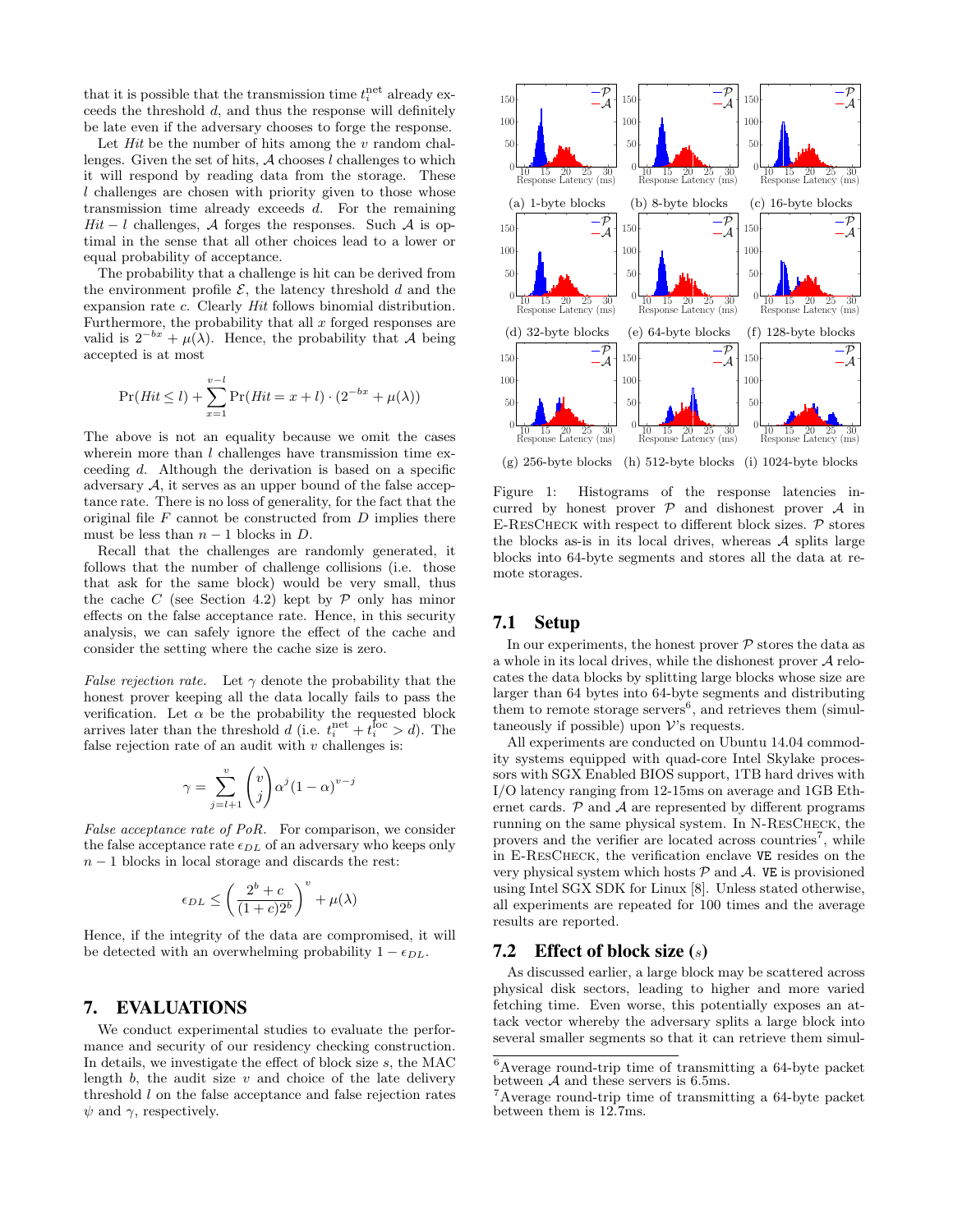

Figure 2: CDFs of response latencies incurred by  $P$  and  $A$ in E-ResCheck with respect to different block sizes.

taneously in an attempt to speed up the fetching time, evading the latency threshold. On the other hand, unnecessarily small block size implies more blocks to be handled, resulting in more involved housekeeping operations and extra storage overhead incurred by the authentication tags. In this first set of experiments, we would like to confirm the effect of block size on security of our constructions, and investigate the optimal block size for efficiency.

We vary the block size from one to 1024 bytes and measure the response latencies incurred by an honest prover  $P$  and an adversary  $A$ . We report the results in Figures 1, 2 for E-ResCheck and 3, 4 for N-ResCheck.

Figure 1 shows histograms of 1000 response latencies incurred by  $P$  and  $A$  in E-RESCHECK, with respect to different block sizes. As can be seen, the block size has great implication on fetching time. To be more specific, when the block size ranges from one to 32 bytes, the fetching times of  $P$  follow a normal distribution with mean 12.93ms and standard deviation of 0.73. As the block size increases, blocks are more likely to span across physical sectors, increasing the variance in fetching time. Figure 1f, 1g and 1h suggest that the fetching times for blocks of sizes 128 to 512 bytes can be classified into two groups, each follows a normal distribution with different mean (12.93ms and 19.03ms where block size varies from 64 to 256 bytes, and 12.93ms and 21.52ms with 512-byte blocks). This is even worse when the block size is increased to 1024-bytes. The fetching times for 1024-byte blocks are divided into three different groups (Figure 1i). Recall that the fetching times are desired to be uniform, so as to have a reliable latency assessment. Given such requirement, large block sizes (e.g. larger than 64 bytes) are clearly not suitable for security in our protocol.

The response latencies of  $A$  follow a normal distribution, with mean 19.58ms and standard deviation 2.71ms. For blocks that are larger than 64 bytes, A splits them to 64 byte



(g) 256-byte blocks (h) 512-byte blocks (i) 1024-byte blocks

Figure 3: Histograms of response latencies incurred by honest prover  $P$  and dishonest prover  $A$  in N-RESCHECK with respect to different block size.  $P$  stores the blocks as-is in its local drives, while  $\mathcal A$  splits large blocks into 64-byte segments and stores all the data at remote storages.

segments and retrieves them in parallel in order to speed up the fetching time. This explains why  $A$ 's fetching times for large blocks are not divided into different groups as those of P. Comparing across figures, one can see that as the block size increases, differentiating latencies incurred by P and A becomes more problematic, potentially resulting in higher false acceptance and rejection rates. It even seems impossible when 1024-byte blocks are used.

To get a better intuition on the effect of the block size on the ability to distinguish  $P$  and  $A$  based on response latencies, we show in Figure 2 CDFs of their response latencies in E-ResCheck, also with respect to different block sizes. As the block size approaches 512 bytes, CDFs of  $\mathcal{P}'$ s response latencies stop dominating those of A, suggesting complications in distinguishing the latencies of the honest prover from those of the adversary.

The effect of the block size on the response latency in N-ResCheck (depicted in Figure 3) is noticeable, but not as evident as in E-ResCheck, for the response latency observed by  $V$  is the accumulation of the fetching time and the challenge-response transmitting time. The latter component is almost similar for all the block sizes considered in our experiments. The response latencies of  $P$  follow normal distributions, with means ranging from 24.32ms to 30.34ms and standard deviations varying from 1.81ms to 2.52ms. The response latencies of A follow normal distribution with mean approximately 31.22ms and standard deviations oscillating around 3.18ms. Similar to E-ResCheck implementation, distinguishing response latencies incurred by honest and dishonest provers in N-RESCHECK becomes more difficult as the block size increases, and even impossible when the block size reaches 512 bytes.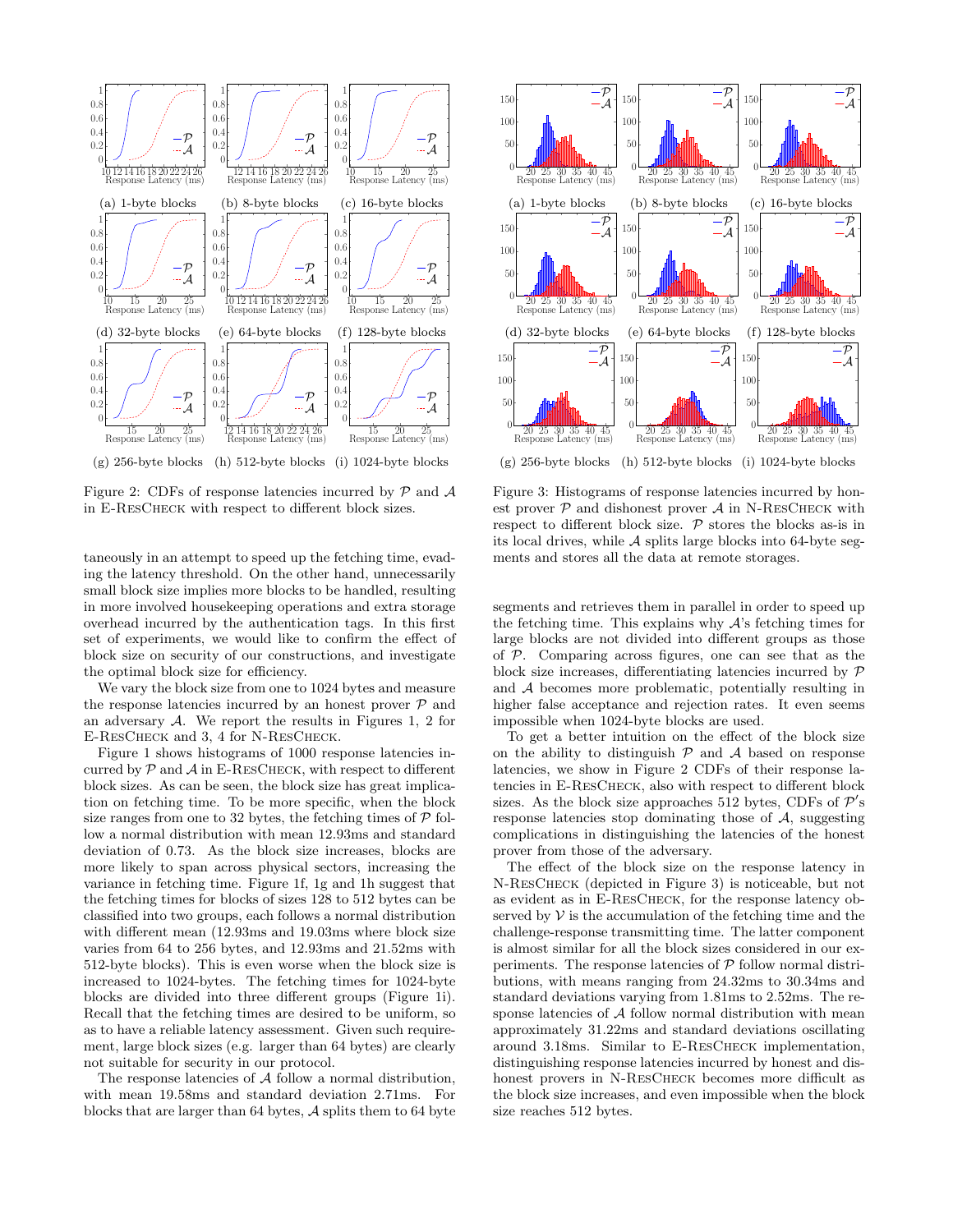

Figure 4: CDFs of response latencies incurred by  $P$  and  $A$ in N-ResCheck with respect to different block sizes.



Figure 5: Effect of MAC length on false acceptance rate. The audit size is set to  $v = 300$  challenges, and late delivery threshold  $(l)$  set to eight.

We demonstrate in Figure 4 CDFs of  $P$  and  $A$ 's response latencies. Figures 4h and 4i especially show that CDFs of the adversary's response latencies dominate those of the honest prover, implying it has significant advantage in disguising its response latencies and thus its behaviours as honest one.

From the results of this experiment set, it is apparent that the block size has strong impact on the security of our protocols. A too large block size would lead to failure in detecting adversarial behaviours. We recommend the block size of 64 bytes for both E-ResCheck and N-ResCheck, and use this block size in all subsequent experiments.

#### 7.3 Effect of MAC length  $(b)$

In the second set of experiments, we vary c from  $10\%$ to 40% and examine the effect of MAC length on the false acceptance rate  $\psi$ . The late delivery threshold is set to five, and the audit size is 300 challenges.

Figure 5 shows the experiment results.  $\psi$  drops exponentially – by at least an order of magnitude – when  $b$  increases from one to four bits. To be more specific,  $\psi$  reduces from  $10^{-7}$  to  $10^{-8}$  when  $c = 10\%$  in N-RESCHECK or  $3.8 \times 10^{-35}$ 



Figure 6: Effect of the late delivery threshold  $l$  on the security in E-ResCheck. MAC length is set to 16 bits, and audit size is  $v = 300$  challenges.



Figure 7: Effect of the late delivery threshold  $l$  on the security in N-ResCheck. MAC length is set to 16 bits, and audit size is  $v = 300$  challenges.

to  $1.4 \times 10^{-36}$  in E-RESCHECK when  $c = 40\%$ . The reduction becomes less evident as b approaches 16 bits. Further increasing b does not result in better false acceptance rate. With 16 bits MAC and the block size is set to 64 bytes as suggested in the previous set of experiments, the expansion rate due to authentications tags is as small as 3%.

Comparing across figures, it is evident that larger  $c$  leads to lower false acceptance rate and hence better security. Moreover, the false acceptance rate of E-RESCHECK is consistently smaller than that of N-RESCHECK, suggesting E-ResCheck offers better security guarantee.

We note that the use of short authentication tags (e.g. 16 bits MAC) does not compromise the ability to detect an adversary who incurs data loss (i.e. keeping less than  $n$ data blocks). For example, with parameter setting of  $c =$  $40\%$ ,  $v = 300$  and 16 bits MAC, the probability that such adversary escapes the detection is less than  $2^{-145}$ .

## 7.4 Effect of late delivery threshold  $(l)$

In the third set of experiments, we fix the MAC length at 16 bits, the audit size at  $v$  at 300 challenges, and investigate the effect of late delivery threshold  $l$  on the false acceptance rate  $\psi$  and the false rejection rate  $\gamma$ .

Figure 6 shows the results for E-ResCheck, and Figure 7 for N-RESCHECK. As  $l$  increases from two to 32, the false rejection rate  $\gamma$  drops exponentially – by upto 22 orders of magnitude for N-ResCheck and almost 50 orders of magnitude for E-ResCheck. This suggests it is possible to make the scheme more tolerable to environment noise.

However, increasing l leads to the growth of the false acceptance rate  $\psi$ . For both implementations,  $\psi$  grows by eight to 16 orders of magnitude when  $l$  increases from two to 16, depending on the code rate of the error-erasure code in use. In particular, when  $c = 10\%$  and the late delivery threshold is set to 32,  $\psi$  raises upto 0.7.

We suggest the late delivery threshold  $l$  to be set to eight, attaining  $\gamma$  as small as  $5 \times 10^{-10}$ , while still keeping  $\psi$  smaller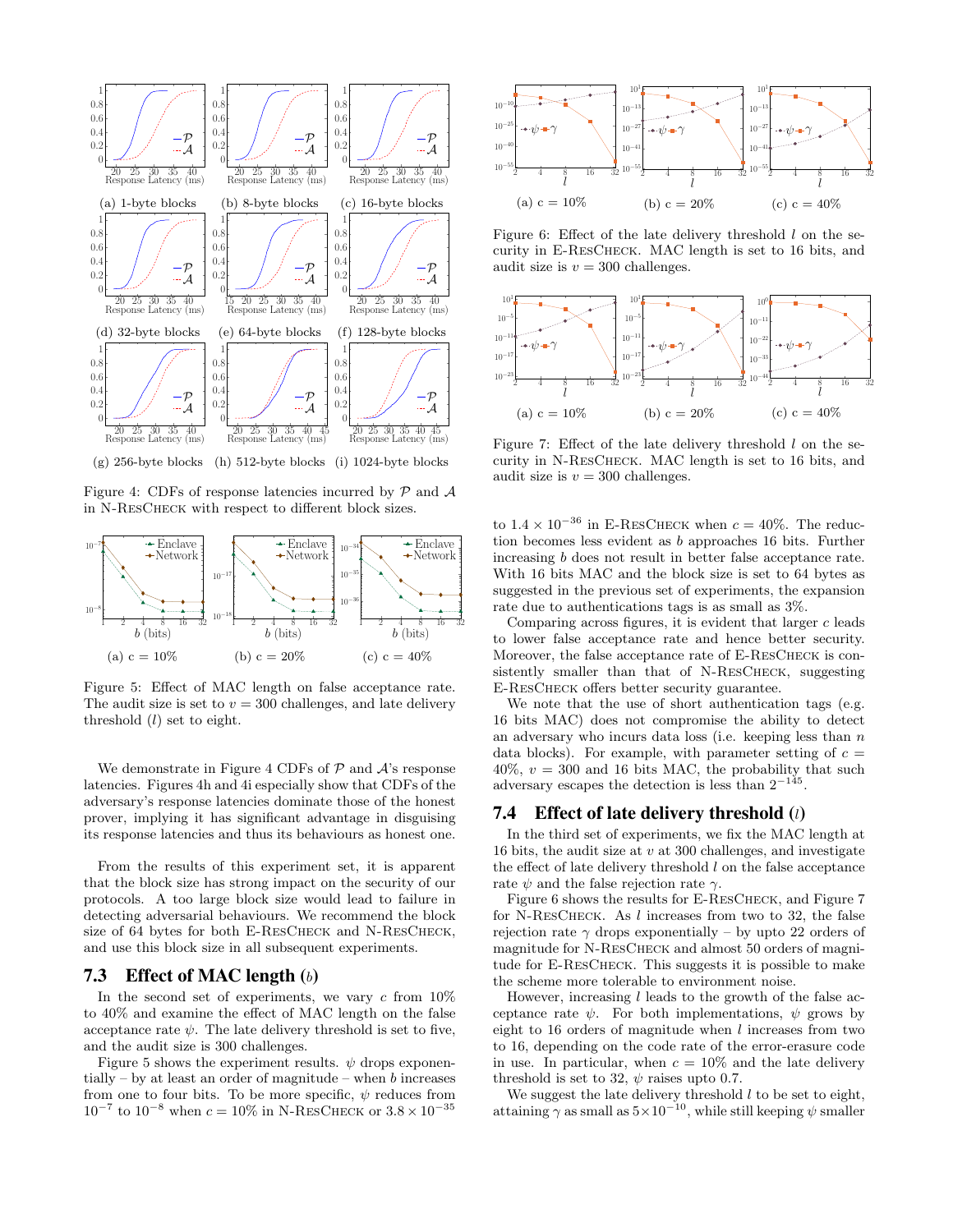

Figure 8: Effect of audit size  $v$  on the security in E-ResCheck. MAC length is set to 16 bits, and late delivery threshold is set to eight.



Figure 9: Effect of audit size  $v$  on the security in N-ResCheck. MAC length is set to 16 bits, and late delivery threshold is set to eight.

than  $10^{-6}$  even for  $c = 10\%$ . We note that for the same parameter setting,  $\psi$  drops exponentially when c increases. For examples, in E-RESCHECK,  $\psi$  reduces by upto 30 orders of magnitude when c increases from  $10\%$  to  $40\%.$ 

#### 7.5 Effect of audit size  $(v)$

In the last set of experiments, we study the effect of audit size  $v$  on the overall security. We fix the MAC length at 16 bits, late delivery threshold at eight and examine how v effects  $\psi$  and  $\gamma$ . The results are reported in Figure 8 (for E-ResCheck) and 9 (for N-ResCheck). For E-ResCheck,  $\psi$  reduces by eight to 26 orders of magnitude when v varies from 200 to 400. Likewise, the reduction in N-ResCheck is similar. This suggests that we can make the false acceptance rate  $\psi$  arbitrarily small by increasing the audit size (i.e. issuing more challenges). Though expanding the audit size leads to larger communication costs in N-ResCheck, the actual increase is only in KBs, which is reasonable. Note that E-ResCheck does not require transferring the challenges and responses over the network, thus incurring no network communication overhead.

Nevertheless, we observe that as  $v$  expands from 200 to 400 challenges,  $\gamma$  increases from  $1.3 \times 10^{-11}$  to  $6.1 \times 10^{-9}$ (almost  $450\times$ ) in E-RESCHECK and from  $4.6\times10^{-4}$  to  $3.7 \times 10^{-2}$  (by 80×) in N-RESCHECK. While the increment of  $\gamma$  in E-RESCHECK is much larger than that in N-ResCheck, the former witnesses the false rejection rate of only  $6.1 \times 10^{-9}$ , several orders of magnitude smaller than the corresponding value of the latter. The reason for such increases is because larger audit size leads to greater exposure to the environment noise; and the noise introduced by network transmission is much greater than that of the housekeeping operations at OS level in the E-RESCHECK.

It is evident across all experiments that E-ResCheck is superior to N-ResCheck. It offers better false acceptance and rejection rates, incurs no network communication overhead, and is less exposed to the environment noise.

## 8. RELATED WORKS

Proofs of Retrievability. Proofs of retrievability were first proposed by Juels and Kaliski [26], and have been followed by various works [36, 16, 38]. While these works address similar problems – auditing a remote and untrusted storage server on data preservation – they differ in their security models. A closely related technique is PDP, initially discussed by Ateniese et al. [13], assuring that most (but not necessarily all) of the data are stored. Later on, the notions of PoR and PDP are also extended to dynamic settings [37, 21]. While there are various efficient constructions in the literature [26, 36], none of them has taken the location of data into consideration. PoDR attains a proof that the original file  $F$  is retrievable in its entirety from data stored locally at the storage provider's server.

Timed Challenge-Response Protocols. Timed challenge-response protocols have been studied in various application scenarios. Bowers et al. [17] presented a remote assessment of fault tolerance based on measuring the response latency of read request for a collection of file blocks. In such an assessment, it is assumed that network latency can be accurately estimated and deemed as a constant. Our model assumes that the network latency is probabilistic, only its distribution can be determined.

Gondree et al.[22] proposed a framework that employs a set of known landmarks to verify the storage geolocation. Benson et al. [15] investigated the correlation of network latency and geographical distance, and suggested the use of such technique in verifying replications of the data across geographically separated datacenters. Our construction, on the other hand, focuses on verifying residency of the data on the server-in-question. Moreover, while those proposals advocate minimising server-side computation due to practical concerns on usability and for cost-saving, we discuss such requirement from security perspective. Further, we stress the impact of block size on the security of the protocol, which has not been studied in previous works.

Locality of Storage. Incentives for storing data locally have also been discussed by recent new cryptocurrency proposals [27, 35]. These proposals require constructing a proof of retrievability during the mining, which in turn is designed to encourage miners to store data locally as opposed to outsourcing them to a remote storage. While these works share with ours a concern on storage location, they only incentivise local preservation of the data instead of enforcing such requirement. PoDR, on the other hand, imposes local preservation of the data and offers an auditing mechanism to detect storage providers who do not follow the stipulation.

Protected Execution Environment. Various works have relied on trusted computing to provision the protected execution environment for secure services [19, 34, 14]. By making a realistic assumption on the presence of the trusted environment, these works are able to offer security with efficiency and at scale. Besides the trusted execution environment, our construction employs a co-location of verifier and the prover, which is made feasible by trusted computing primitives, to enhance security.

## 9. CONCLUSION

We have defined the security definition of Proofs of Data Residency. PoDR enables the data owner to obtain a proof that the file  $F$  is retrievable in its entirety from local drives of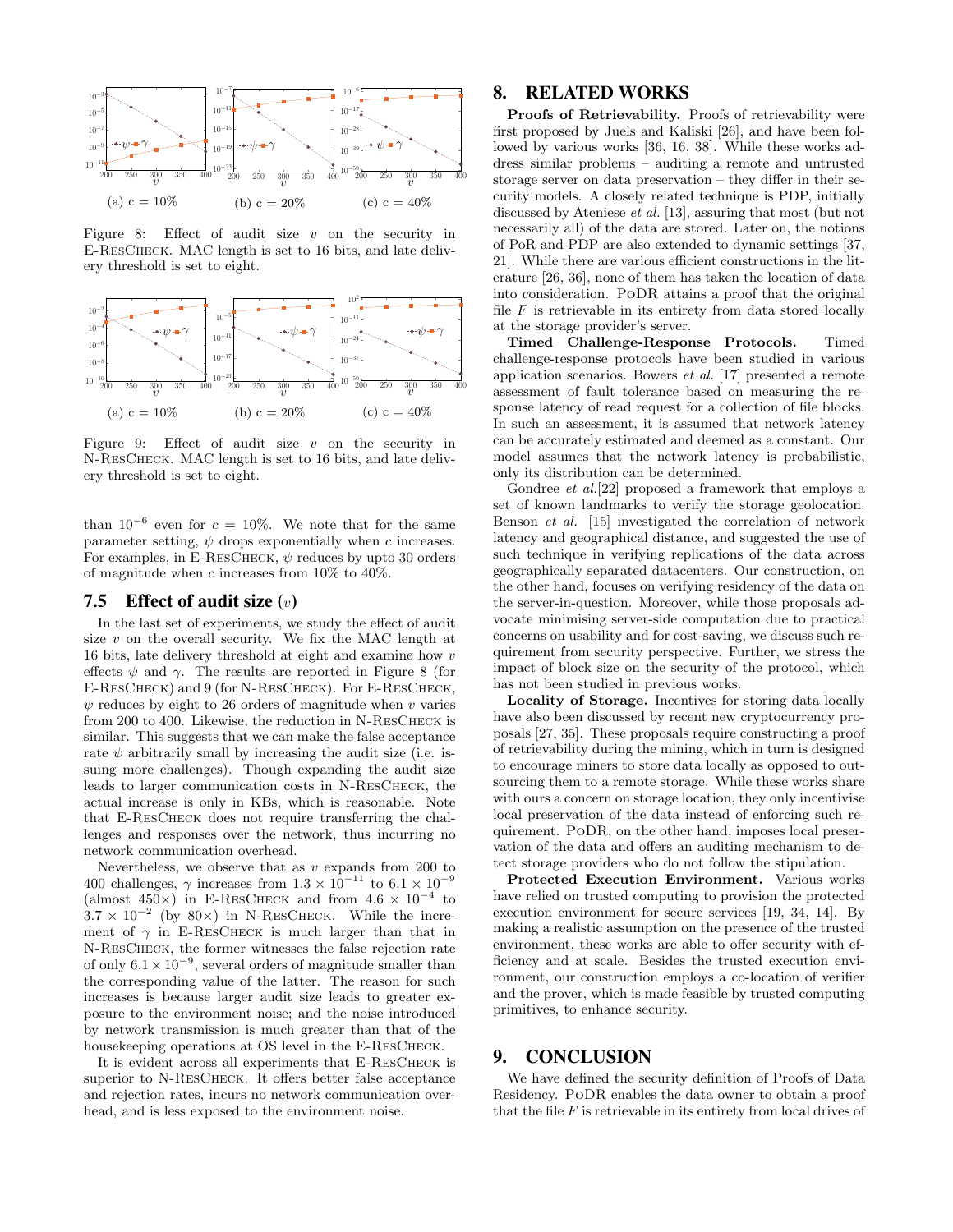a storage server in-question. PoDR can be an integral component in auditing contractual assurances. In particular, it can be combined with host geolocating to affirm geolocation of the data, or utilised to access fault tolerance of a storage system, by checking the residency of the files at different separate storage servers. We show potential attacks on insecure constructions and propose a secure PoDR scheme. The two implementations of the proposed construction, namely N-ResCheck and E-ResCheck, illustrate an interesting use-case of trusted computing, wherein having the verifier of a cryptographic protocol co-locating with the prover enhances the security.

The focus of this work has been on a static setting where the data owner does not frequently update  $F$ . It would be an interesting future work to extend our construction to support dynamic data updates.

#### Acknowledgements

This research is supported by the National Research Foundation, Prime Minister's Office, Singapore under its Corporate Laboratory@University Scheme, National University of Singapore, and Singapore Telecommunications Ltd.

#### 10. REFERENCES

- [1] Australian privacy act. http://www.austlii.edu.au/au/ legis/cth/consol act/pa1988108/.
- [2] Business Insider. Amazon's cloud crash disaster permanently destroyed many customers data. http://www.businessinsider.com/ amazon-lost-data-2011-4?IR=T&r=US&IR=T.
- [3] Data protection directive. http://eur-lex.europa.eu/ legal-content/EN/TXT/?uri=URISERV%3Al14012.
- [4] Google Drive. https://www.google.com/drive/.
- [5] Ibm 4764 pci-x cryptographic coprocessor. http://www-03.ibm.com/security/cryptocards/pcixcc/ overview.shtml.
- [6] Intel SGX. https://software.intel.com/en-us/sgx.
- [7] Intel SGX programming reference. https://software.intel.com/sites/default/files/ managed/48/88/329298-002.pdf.
- [8] Intel SGX SDK for Linux. https://github.com/01org/linux-sgx.
- [9] Intel Skylake processor. http: //ark.intel.com/products/codename/37572/Skylake.
- [10] PsPing. https://technet.microsoft.com/en-us/ sysinternals/psping.aspx.
- [11] Traceroute. http://linux.die.net/man/8/traceroute.
- [12] I. Anati, S. Gueron, S. Johnson, and V. Scarlata. Innovative technology for cpu based attestation and sealing. In HASP, 2013.
- [13] G. Ateniese, R. Burns, R. Curtmola, J. Herring, L. Kissner, Z. Peterson, and D. Song. Provable data possession at untrusted stores. In CCS, 2007.
- [14] A. Baumann, M. Peinado, and G. Hunt. Shielding Applications from an Untrusted Cloud with Haven. In OSDI, 2014.
- [15] K. Benson, R. Dowsley, and H. Shacham. Do you know where your cloud files are? In CCSW, 2011.
- [16] K. D. Bowers, A. Juels, and A. Oprea. Proofs of retrievability: Theory and implementation. In CCSW, 2009.
- [17] K. D. Bowers, M. Van Dijk, A. Juels, A. Oprea, and R. L. Rivest. How to tell if your cloud files are vulnerable to drive crashes. In CCS, 2011.
- [18] G. Connolly, A. Sachenko, and G. Markowsky. Distributed traceroute approach to geographically locating ip devices. In IDAACS, 2003.
- [19] T. T. A. Dinh, P. Saxena, E.-C. Chang, B. C. Ooi, and C. Zhang.  $M^2R$ : Enabling stronger privacy in mapreduce computation. In USENIX Security, 2015.
- [20] Y. Dodis, S. Vadhan, and D. Wichs. Proofs of retrievability via hardness amplification. In Theory of cryptography. 2009.
- $[21]$  C. Erway, A. Küpçü, C. Papamanthou, and R. Tamassia. Dynamic provable data possession. In CCS, 2009.
- [22] M. Gondree and Z. N. Peterson. Geolocation of data in the cloud. In CODASPY, 2013.
- [23] K. Harrenstien, M. K. Stahl, and E. J. Feinler. NICNAME/WHOIS. RFC-954, 1985.
- [24] C. Houri. Method and systems for locating geographical locations of online users, 2003. US Patent 6,665,715.
- [25] H. Jiang and C. Dovrolis. Passive estimation of TCP round-trip times. ACM SIGCOMM, 2002.
- [26] A. Juels and B. S. Kaliski Jr. PORs: Proofs of retrievability for large files. In CCS, 2007.
- [27] A. Miller, A. Juels, E. Shi, B. Parno, and J. Katz. Permacoin: Repurposing bitcoin work for data preservation. In IEEE S&P, 2014.
- [28] M. Naor and G. N. Rothblum. The complexity of online memory checking. In FOCS, 2005.
- [29] V. N. Padmanabhan and L. Subramanian. An investigation of geographic mapping techniques for internet hosts. In SIGCOMM, 2001.
- [30] Z. N. Peterson, M. Gondree, and R. Beverly. A position paper on data sovereignty: The importance of geolocating data in the cloud. In HotCloud, 2011.
- [31] J. Postel. User datagram protocol. 1980.
- [32] J. Postel. Transmission control protocol. 1981.
- [33] I. S. Reed and G. Solomon. Polynomial codes over certain finite fields. J. SIAM, 1960.
- [34] F. Schuster, M. Costa, C. Fournet, C. Gkantsidis, M. Peinado, G. Mainar-Ruiz, and M. Russinovich. VC3: Trustworthy data analytics in the cloud. In IEEE S&P, 2015.
- [35] B. Sengupta, S. Bag, S. Ruj, and K. Sakurai. Retricoin: Bitcoin based on compact proofs of retrievability. In ICDCN, 2016.
- [36] H. Shacham and B. Waters. Compact proofs of retrievability. Journal of cryptology, 2013.
- [37] E. Shi, E. Stefanov, and C. Papamanthou. Practical dynamic proofs of retrievability. In CCS, 2013.
- [38] J. Xu and E.-C. Chang. Towards efficient proofs of retrievability. In ASIACCS, 2012.
- [39] I. N. Yezhkova. Worldwide and U.S. enterprise storage systems forecast update, 2015-2019. White Paper. 2015.
- [40] F. Zhang, E. Cecchetti, K. Croman, A. Juels, and E. Shi. Town Crier: An authenticated data feed for smart contracts. In CCS, 2016.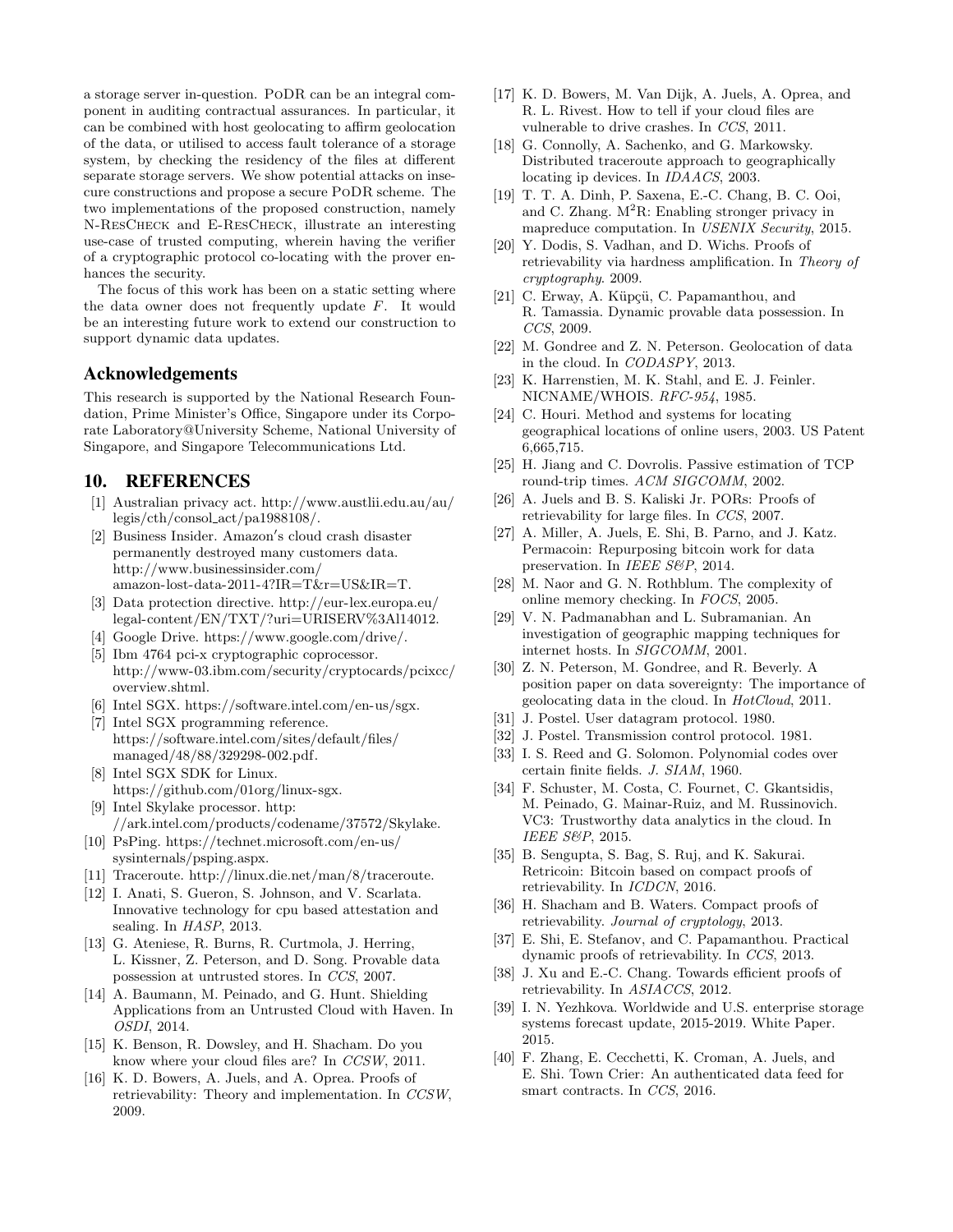# APPENDIX

## A. NOTATION TABLE

A table of notations that are used throughout the paper is shown in Table 1.

Table 1: Summary and descriptions of the notations that are used throughout the paper. Group I are parameters to be decided in the setup phase. Group II are parameters and variables involved in the audit phase. Group III are the security metrics of our construction.

|   | <b>Notation</b>     | <b>Description</b>                                             |
|---|---------------------|----------------------------------------------------------------|
|   | $\boldsymbol{n}$    | number of blocks in the original file $F$                      |
|   | $s_0$               | $F$ 's block size                                              |
|   | $\epsilon$          | expansion rate due to error-erasure code                       |
|   | m                   | number of encoded blocks; $m = (1 + c) \times n$               |
|   | $\boldsymbol{s}$    | authenticated block size; $s = s_0 + b$                        |
|   | b                   | bit length of authentication tags (MACs)                       |
|   | h                   | total file expansion factor; $h = (m \times s)/(n \times s_0)$ |
| H | $\boldsymbol{\eta}$ | audit size (i.e. number of challenge-responses)                |
|   | d.                  | latency threshold                                              |
|   |                     | late delivery threshold                                        |
|   | $q_i$               | $i^{th}$ challenge                                             |
|   | $f_i$               | $\overline{i^{th}}$ response                                   |
|   | $t_i$               | measured latency of $i^{th}$ response                          |
| Ш | ψ                   | false acceptance rate                                          |
|   | $\sim$              | false rejection rate                                           |

## B. RELATED NOTIONS

#### B.1 Proofs of Retrievability

Proof of retrievability [26] enables the data owner to audit the storage server on the data preservation. In PoR protocols, the data owner encodes the original data using a redundant encoding (such as the error-erasure Reed-Solomon code [33]), authenticates all the blocks of the encoded data before sending them to the storage server. Due to the redundant encoding, the storage provider has to discard a considerable portion of the blocks to cause data loss. However, if a considerable portion of the blocks is lost, the verifier can detect this incident with overwhelming probability.

A PoR scheme is executed in a challenge-response fashion. The verifier  $V$  may issue a random challenge (which may contain one or various queries) at any time, and to which the prover  $P$  has to respond correctly to assert for its possession and the retrievability of the file. The first construction by Juels and Kaliski [26] has been followed by various variants [20, 38] and is also extended to the dynamic setting [37]. A similar notion known as Provable Data Possession (PDP) is proposed by Ateniese et al. [13]. It is commonly believed that PDP provides weaker security guarantees than PoR in a sense that even if the prover passes the PDP audit, there is still a non-negligible probability that the verifier cannot fully recover the original outsourced file [37].

#### B.2 Host Geolocation

While the notion of data residency concerns over the fact that the data are kept intact on local drives of a storage server, it implicitly assumes that the geographic location of the storage server is known to the verifier. Thus, also of interest are techniques to geographically locate an online party. Since machines/systems on the Internet can be uniquely identified by IP addresses, this problem asks for a mapping from an IP address to a geographic location. It would have been trivial if the IP address system was designed to incorporate geographic information, unfortunately, it was not the case. Several proposals have been presented to address this problem [29, 24, 18]. Common among them are observations that major backbone Internet providers usually associate their host names with geographical clues, and that data travelling across the Internet are often routed via these backbone Internet providers' nodes. Moreover, a route that a data packet travels through can be identified using trace engines such as Traceroute utility [11]. When matching the intermediary computer nodes in the routing information of a packet against those of the backbone Internet providers, a target host (the destination of the packet in question) can be roughly located [18]. However, this technique alone does not offer fine granularity. When the packet is approaching its destination, it will be transferred using smaller networks to which geographical clues are not associated. At that granularity, the WHOIS servers [23] are queried to infer more precise location of the host. Other approaches rely on a premise that the latency in transmitting a packet between a pair of hosts is a function of the geographical distance among them, or a combination of partial IP-to-location and BGP prefix information to derive the target host's location [29].

#### B.3 Intel SGX

Intel SGX [6] is a set of extensions that provision the protected execution environments (aka trusted environments or enclaves). The TCB of such enclaves comprises solely the processors and the code that the enclaves' owner places inside them, which is arguably minimal. Each enclave is associated with a region on physical memory, which we shall call enclave memory. All accesses to enclave memory are protected by the processor. In another word, code and data loaded to the enclave cannot be disclosed or modified by the untrusted OS or any other processes/software; any attempt to read or write the enclave's memory by a non-enclave code will be blocked. On the other hand, enclave code may access enclave memory as well as memory outside of the enclave region (if the OS permits). Originally, memory pages can only be added to the enclave during its creation; however since revision 2 of the SGX specification, enclave pages can be added via a cooperation of the enclave and the (untrusted) OS [6] at any time during its lifetime. We note that the enclave code has to be loaded into the enclave during its creation.

Enclaves cannot directly execute OS-provided services such as I/O. In order to access those services, enclaves have to employ OCalls (calls executed by the enclave code to transfer the control to non-enclave code) and ECalls (API for untrusted applications to call in). These ECalls and OCalls constitute the enclave boundary interface, enabling a communication between the enclave code and the untrusted application to service OS-provided functions. Care should be taken on each and every ECall exposed to the untrusted application, as it may open up an attack surface to the protected execution environment.

SGX enables CPU-based attestation, enabling a remote verifier to check if a specific software has been loaded within the enclave by means of cryptography. Via such mechanism, the verifier can establish shared secrets with the enclave, thus bootstrapping an end-to-end encrypted channel via which sensitive data can be communicated.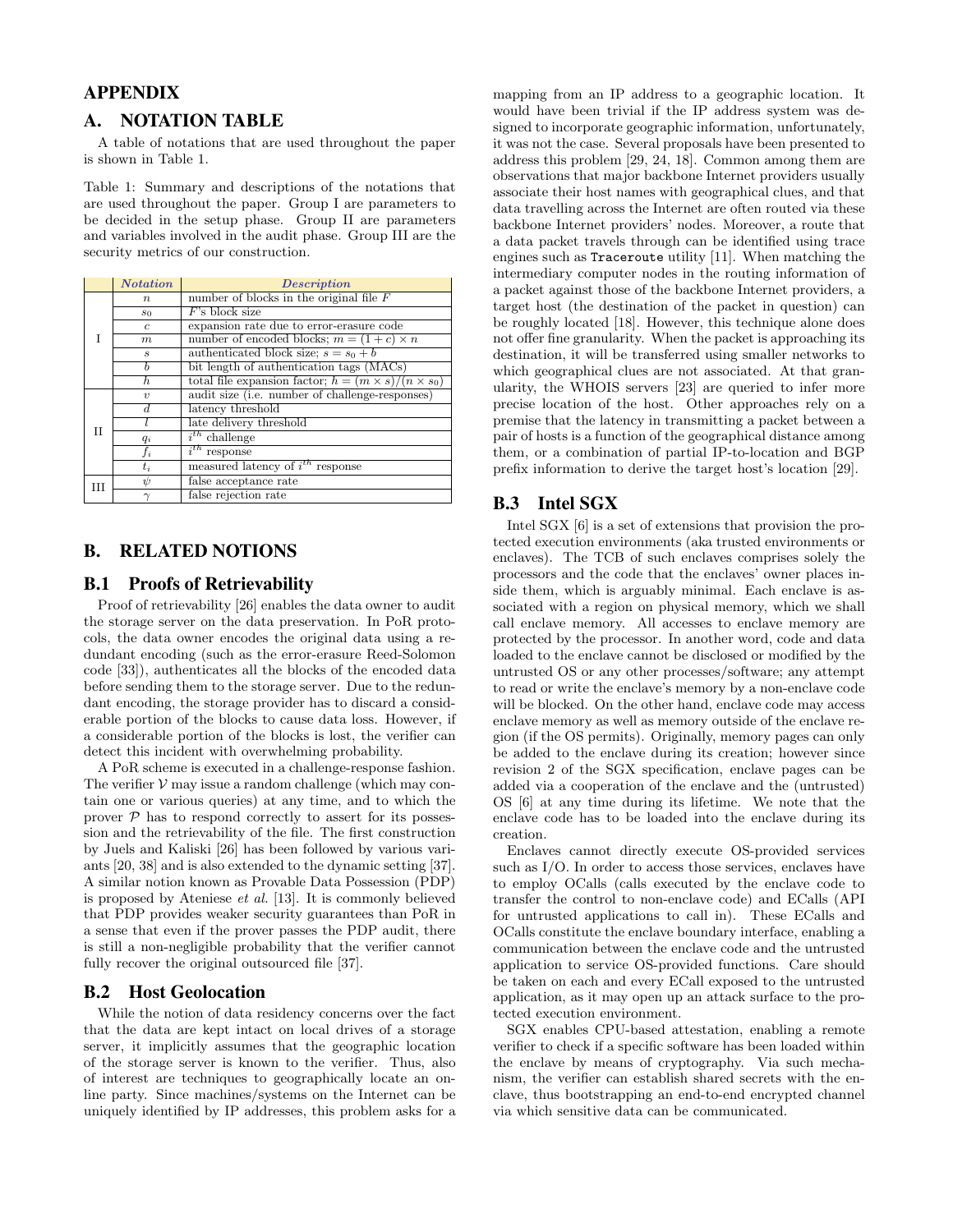

Figure 10: Response latencies incurred  $P$ ,  $A_{\mathcal{O}\mathcal{C}}$  and  $A_{\mathcal{D}\mathcal{Q}}$  in SW-PoR based residency checking. The error bars represent one standard deviation.



Figure 11: CDF of the response latencies incurred by  $P$ ,  $A_{OC}$  and  $A_{DQ}$  in SW-PoR based residency checking.

# C. VULNERABLE CONSTRUCTIONS AND POTENTIAL ATTACKS

We investigate an ability to evade detection of an adversary A by comparing the two distributions:  $T_{\mathcal{P}}$ , the distribution of response latencies incurred by an honest prover  $P$ , and  $T_A$  - that of the response latencies incurred by  $A$ . If the cumulative distribution function (CDF) of  $T_A$  stochastically dominates that of  $T_{\mathcal{P}}$ , that is,

$$
Pr(T_A \le t) \ge Pr(T_P \le t) \quad \forall t
$$

then A could intentionally add delays so that these two distributions are identical, thus successfully evading detection.

#### C.1 SW-PoR based data residency checking

Protocol. We first consider a data residency checking constructed on top of the PoR scheme by Shacham and Waters (SW-PoR) [36]. In this PoR scheme, the audit asks for v data blocks and their associated homomorphic authentication tags. The response is aggregated from the requested data blocks, resulting in a much smaller size. In a SW-PoR based residency checking protocol, the verifier  $V$  measures the response latency, and accepts the prover as passing the audit if the response is valid (with respect to the SW-PoR scheme) and the response latency is within an expected threshold.

Dishonest Prover. We consider two adversaries who relocate the data to three remote storage servers and attempt to reduce response latency by speeding up the computation time required to generating the response. The first adversary – denoted by  $A_{OC}$  – over-clocks its processor in order to evade the detection.  $A_{OC}$  carries out the following steps upon receiving the challenge from the verifier:

- 1. The local server redirects the challenge to the three remote servers.
- 2. The three remote servers concurrently load the data, and send them to the local server.
- 3. The local server over-clocks its processor to aggregate the data.

The second adversary – denoted by  $A_{DQ}$  – parallelises the aggregation in the following steps:

- 1. The local server redirects the challenge to the three remote servers.
- 2. The three remote servers concurrently load the data, aggregate them and send the intermediate results to the local server.
- 3. The local server aggregates the received intermediate results.

We conduct experimental studies to inspect the response latencies of the honest prover in comparison with those of the two adversaries. In these experiments, provers compute the responses using a vCPU Intel Xeon Family running at base clock speed of 2.5GHz, except for  $\mathcal{A}_{OC}$  who over-clocks its processor, running at Turbo Boost speed of 3.3GHz.

Empirical results. We vary the block size (number of group elements in each data block) as well as the number of data blocks requested (i.e., audit size) in each challenge. We observe that the response latencies of the three provers generally follow normal distributions, each with different mean and standard deviation. We depict these distributions in Figure 10 by showing their means and standard deviations. To give a better intuition on the adversaries' ability to evade latency measurements, we show in Figure 11 CDFs of their response latencies in experiments where audit size are 700 blocks, with block size of 160 and 320 group elements. As can be seen from the figure, the CDFs of  $A_{DQ}$ 's latency measurements stochastically dominate those of the honest prover. Hence,  $A_{DQ}$  can evade the detection by intentionally introducing delays to the response times. Although the CDFs of  $A_{OC}$  's latency measurements do not stochastically dominate  $\mathcal{P}$ 's, they are similar and thus it requires challenges of significant size in order to detect  $\mathcal{A}_{OC}$ 's violation of the SLA.

## C.2 JK-PoR based residency checking

Protocol. One possible mitigation for the previous attack is to adopt a PoR scheme in which the prover performs virtually no computation in executing the residency checking, such as the authenticator-based PoR [26, 28]. In this scheme, the data owner pre-processes the file  $F$  using an error-erasure code to create  $\tilde{F}$ , partitions  $\tilde{F}$  into m blocks, and appends a MAC under secret key sk to each of them before outsourcing them to the storage server. During the residency checking, the verifier issues a single request that asks for  $v \ll m$  randomly chosen data blocks (the value of  $v$  is determined by the security setting of the scheme) and measures the latency incurred by the storage provider in delivering all those requested blocks.

Dishonest Prover. Although it is no longer possible to speedup the response latency by over-clocking its processor or employing parallelism, a dishonest storage provider can still reduce the latency by distributing the fetching of the